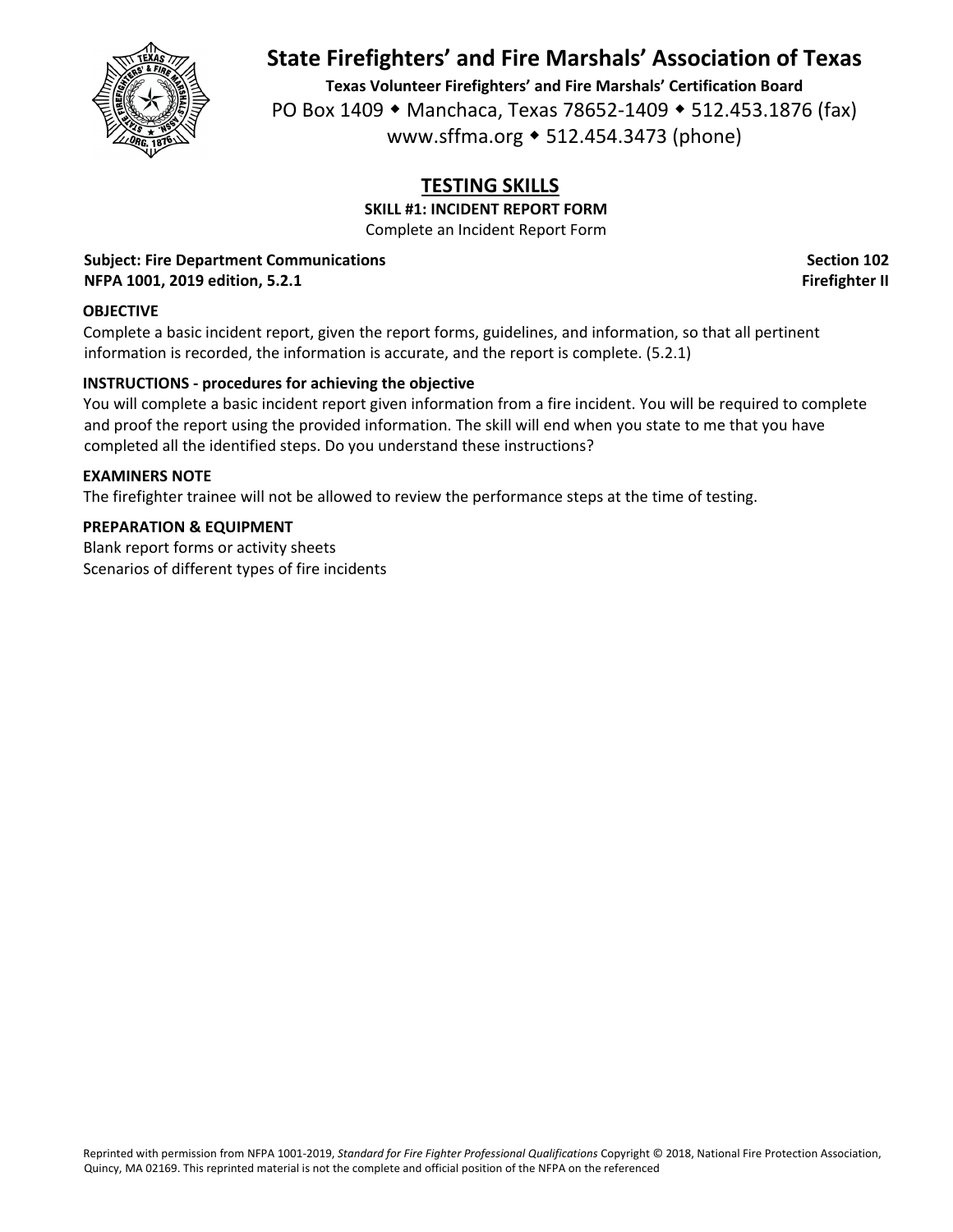

**Texas Volunteer Firefighters' and Fire Marshals' Certification Board** PO Box 1409 • Manchaca, Texas 78652-1409 • 512.453.1876 (fax) www.sffma.org 512.454.3473 (phone)

## **TESTING SKILLS**

**FF II SKILL #1: INCIDENT REPORT FORM**

Complete an Incident Report Form

| Candidate: | Notes: |
|------------|--------|
| Examiner:  |        |
| School:    |        |
| Test Site: |        |

|    | Complete a basic incident report, given the report forms, guidelines, and information, so that all pertinent<br>information is recorded, the information is accurate, and the report is complete. (5.2.1) |               |      |               |  |
|----|-----------------------------------------------------------------------------------------------------------------------------------------------------------------------------------------------------------|---------------|------|---------------|--|
|    | <b>POSSIBLE</b>                                                                                                                                                                                           |               |      |               |  |
|    |                                                                                                                                                                                                           | <b>POINTS</b> | TEST | <b>RETEST</b> |  |
| a. | Determines necessary codes                                                                                                                                                                                |               |      |               |  |
| b. | Proofs reports                                                                                                                                                                                            |               |      |               |  |
|    | Operates fire department computers or other equipment necessary to                                                                                                                                        |               |      |               |  |
|    | complete reports                                                                                                                                                                                          |               |      |               |  |
| d. | Performs skill in a safe and proficient manner, per AHJ                                                                                                                                                   |               |      |               |  |
|    | TOTAL POINTS:                                                                                                                                                                                             |               |      |               |  |

\_\_\_\_\_\_\_\_\_\_\_\_\_\_\_\_\_\_\_\_\_\_\_\_\_\_\_\_\_\_\_\_\_\_\_\_\_\_\_\_\_\_\_\_\_\_\_\_\_\_\_\_\_\_\_\_\_\_\_\_\_\_\_\_\_\_\_\_\_\_\_\_\_\_\_\_\_\_\_\_\_\_\_\_\_\_\_\_\_\_\_\_\_\_\_

\_\_\_\_\_\_\_\_\_\_\_\_\_\_\_\_\_\_\_\_\_\_\_\_\_\_\_\_\_\_\_\_\_\_\_\_\_\_\_\_\_\_\_\_\_\_\_\_\_\_\_\_\_\_\_\_\_\_\_\_\_\_\_\_\_\_\_\_\_\_\_\_\_\_\_\_\_\_\_\_\_\_\_\_\_\_\_\_\_\_\_\_\_\_\_

\_\_\_\_\_\_\_\_\_\_\_\_\_\_\_\_\_\_\_\_\_\_\_\_\_\_\_\_\_\_\_\_\_\_\_\_\_\_\_\_\_\_\_\_\_\_\_\_\_\_\_\_\_\_\_\_\_\_\_\_\_\_\_\_\_\_\_\_\_\_\_\_\_\_\_\_\_\_\_\_\_\_\_\_\_\_\_\_\_\_\_\_\_\_\_

#### **Points needed to pass: 3**

#### **Evaluator/Candidate Comments**:

**Certifying Examiner Date** 

|               |      | <b>Overall Skill Sheet Score</b>         |
|---------------|------|------------------------------------------|
| Examiner      | Date | Fail<br>Pass                             |
|               |      | <b>Overall Skill Sheet Re-Test Score</b> |
| ying Examiner | Date | - Fail L⊾<br>Pass $\square$              |

Re‐Test Certifying Examiner Date Pass Fail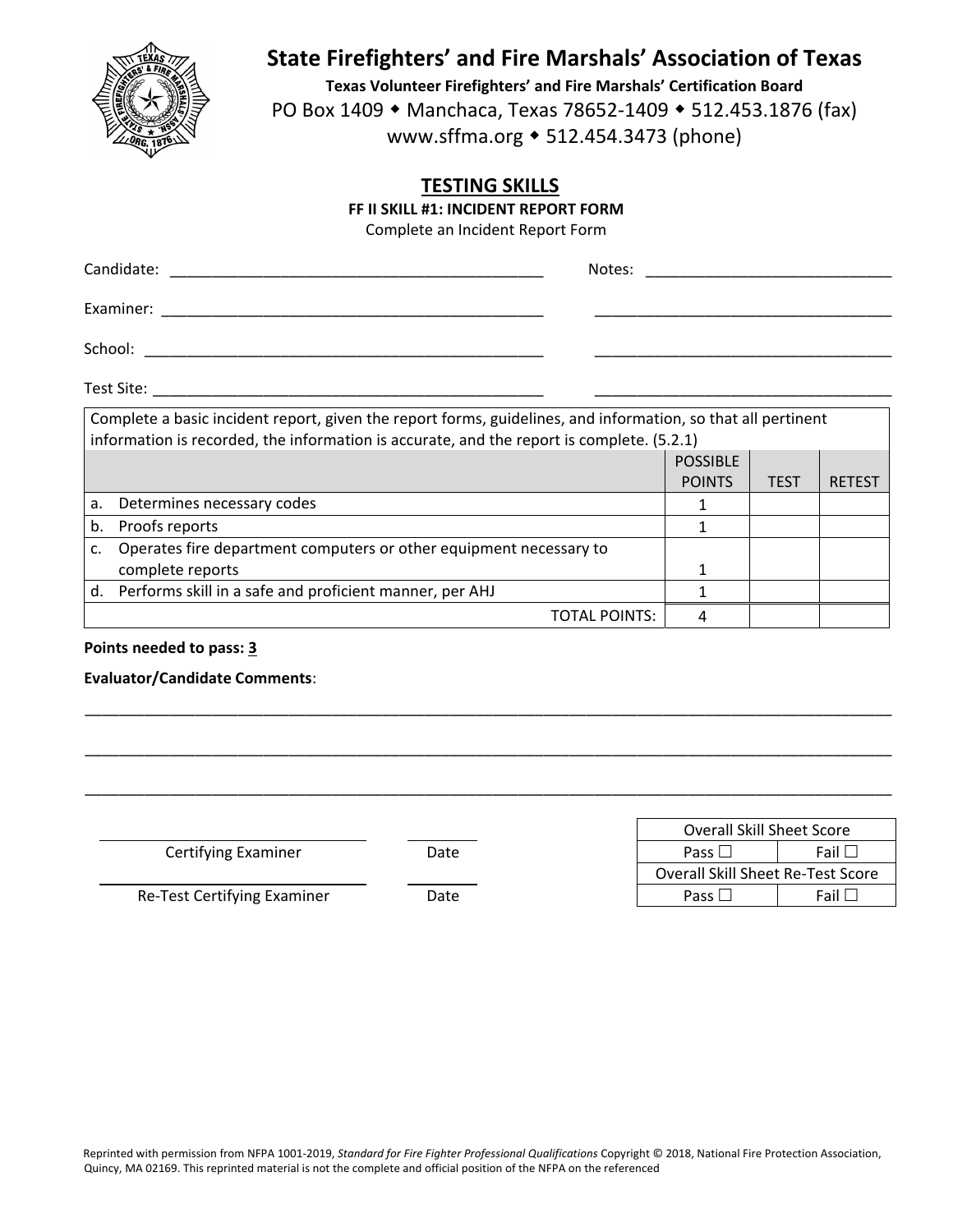

**Texas Volunteer Firefighters' and Fire Marshals' Certification Board** PO Box 1409 • Manchaca, Texas 78652-1409 • 512.453.1876 (fax) www.sffma.org 512.454.3473 (phone)

# **TESTING SKILLS**

**SKILL #2: LIVE FIRE TRAINING**

Ignitable Liquid Fire

**Subject: Fireground Operations Section 102 NFPA 1001, 2019 edition, 5.3.1 Firefighter II**

## **OBJECTIVE**

Extinguish an ignitable liquid fire, operating as a member of a team, given an assignment, an attack line, personal protective equipment, a foam proportioning device, a nozzle, foam concentrates and a water supply, so that the correct type of foam concentrate is selected for the given fuel and conditions, a properly proportioned foam stream is applied to the surface of the fuel to create and maintain a foam blanket, fire is extinguished, reignition is prevented, team protection is maintained with a foam stream, and the hazard is faced until retreat to safe haven is reached. (5.3.1)

## **INSTRUCTIONS ‐ procedures for achieving the objective**

Operating as a member of a team, you will demonstrate the proper technique for extinguishing an ignitable liquid fire. You will begin on my instruction to start. The skill will end when you state to me that you have completed all the identified steps. Do you understand these instructions?

## **EXAMINERS NOTE**

This skill must be conducted with live fire and cannot be simulated.

102‐A.5.3.1 The Fire Fighter II should be able to accomplish this task with each type of foam concentrate used by the jurisdiction. This could include the use of both Class A and B foam concentrates on appropriate fires. When using Class B foams to attack flammable or combustible liquid fires, the Fire Fighter II should extinguish a fire of at least 100 ft<sup>2</sup> (9 m<sup>2</sup>). The Fire Fighter II is not expected to calculate application rates and densities. The intent of this JPR can be met in training through the use of training foam concentrates or gas-fired training props.

The firefighter trainee will not be allowed to review the performance steps at the time of testing.

## **PREPARATION & EQUIPMENT**

Pumper apparatus Attack hose and nozzles for two lines Firefighting foam and foam equipment Ignitable liquid fire (must comply with NFPA 1403) or gas‐fired training prop

The firefighter trainee shall accomplish the skill wearing "**FULL PROTECTIVE CLOTHING FOR STRUCTURAL FIREFIGHTERS**" to include helmet, gloves, coat, trousers, boots, and SCBA.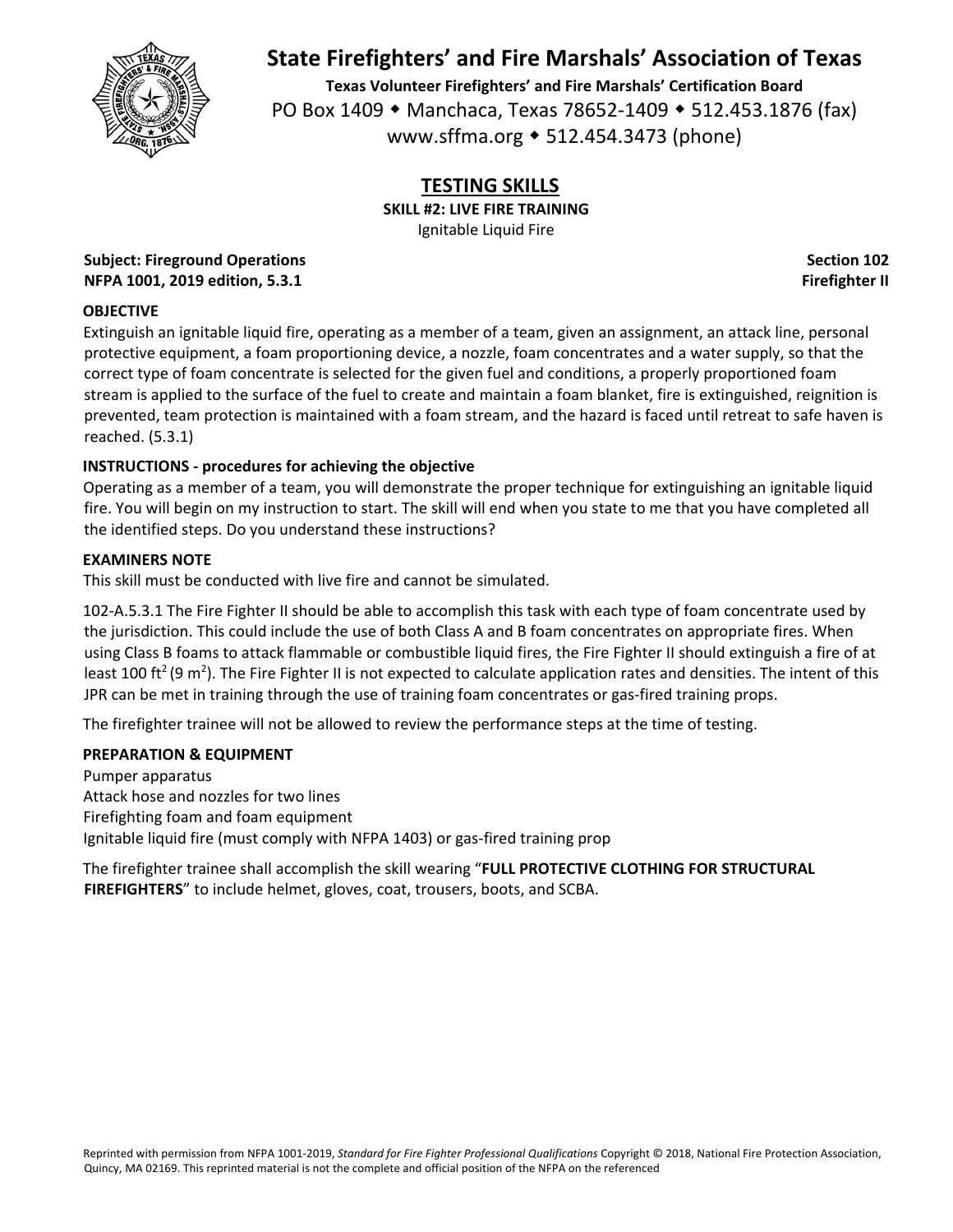

**Texas Volunteer Firefighters' and Fire Marshals' Certification Board** PO Box 1409 • Manchaca, Texas 78652-1409 • 512.453.1876 (fax) www.sffma.org 512.454.3473 (phone)

## **TESTING SKILLS**

**FF II SKILL #2: LIVE FIRE TRAINING**

Ignitable Liquid Fire

| Candidate: | Notes: |
|------------|--------|
| Examiner:  |        |
| School:    |        |

Test Site: \_\_\_\_\_\_\_\_\_\_\_\_\_\_\_\_\_\_\_\_\_\_\_\_\_\_\_\_\_\_\_\_\_\_\_\_\_\_\_\_\_\_\_\_\_\_ \_\_\_\_\_\_\_\_\_\_\_\_\_\_\_\_\_\_\_\_\_\_\_\_\_\_\_\_\_\_\_\_\_\_\_

Extinguish an ignitable liquid fire, operating as a member of a team, given an assignment, an attack line, personal protective equipment, a foam proportioning device, a nozzle, foam concentrates, and a water supply, so that the correct type of foam concentrate is selected for the given fuel and conditions, a properly proportioned foam stream is applied to the surface of the fuel to create and maintain a foam blanket, fire is extinguished, reignition is prevented, team protection is maintained with a foam stream, and the hazard is faced until retreat to safe haven is reached. (5.3.1)

|    |                                                                   | <b>POSSIBLE</b> |             |               |
|----|-------------------------------------------------------------------|-----------------|-------------|---------------|
|    |                                                                   | <b>POINTS</b>   | <b>TEST</b> | <b>RETEST</b> |
|    | a. Prepares a foam concentrate supply for use                     |                 |             |               |
| b. | Assembles foam stream components                                  |                 |             |               |
| c. | Masters various foam application techniques                       |                 |             |               |
| d. | Approaches and retreats from spills as part of a coordinated team |                 |             |               |
|    | e. Performs skill in a safe and proficient manner, per AHJ        |                 |             |               |
|    | TOTAL POINTS:                                                     |                 |             |               |

## **Points needed to pass: 4**

## **Evaluator/Candidate Comments**:

|                             |      | Overall Skill Sheet Score                |
|-----------------------------|------|------------------------------------------|
| Certifying Examiner         | Date | Fail $\square$<br>Pass $\Box$            |
|                             |      | <b>Overall Skill Sheet Re-Test Score</b> |
| Re-Test Certifying Examiner | Date | Fail $\Box$<br>Pass $\square$            |

\_\_\_\_\_\_\_\_\_\_\_\_\_\_\_\_\_\_\_\_\_\_\_\_\_\_\_\_\_\_\_\_\_\_\_\_\_\_\_\_\_\_\_\_\_\_\_\_\_\_\_\_\_\_\_\_\_\_\_\_\_\_\_\_\_\_\_\_\_\_\_\_\_\_\_\_\_\_\_\_\_\_\_\_\_\_\_\_\_\_\_\_\_\_\_

\_\_\_\_\_\_\_\_\_\_\_\_\_\_\_\_\_\_\_\_\_\_\_\_\_\_\_\_\_\_\_\_\_\_\_\_\_\_\_\_\_\_\_\_\_\_\_\_\_\_\_\_\_\_\_\_\_\_\_\_\_\_\_\_\_\_\_\_\_\_\_\_\_\_\_\_\_\_\_\_\_\_\_\_\_\_\_\_\_\_\_\_\_\_\_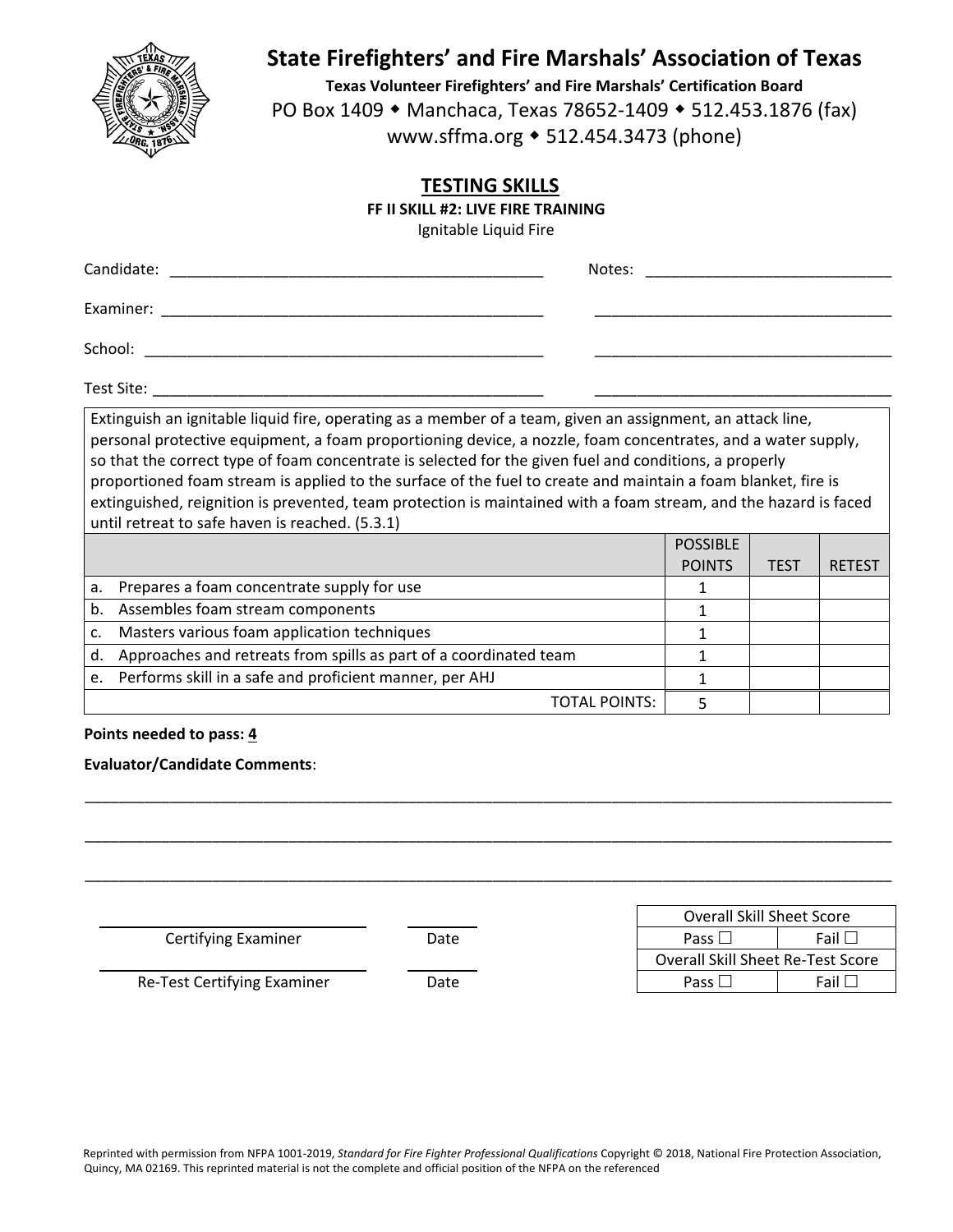

**Texas Volunteer Firefighters' and Fire Marshals' Certification Board** PO Box 1409 • Manchaca, Texas 78652-1409 • 512.453.1876 (fax) www.sffma.org 512.454.3473 (phone)

## **TESTING SKILLS**

**SKILL #3: LIVE FIRE TRAINING** Flammable Gas Cylinder Fire

**Subject: Fireground Operations Section 102 NFPA 1001, 2019 edition, 5.3.3 Firefighter II**

## **OBJECTIVE**

Control a flammable gas cylinder fire operating as a member of a team. Given an assignment, a cylinder outside of a structure, an attack line, personal protective equipment, and tools, so that crew integrity is maintained, contents are identified, safe havens are identified prior to advancing, open valves are closed, flames are not extinguished unless the leaking gas is eliminated, the cylinder is cooled, cylinder integrity is evaluated, hazardous conditions are recognized and acted upon, and the cylinder is faced during approach and retreat. (5.3.3)

## **INSTRUCTIONS ‐ procedures for achieving the objective**

Operating as a member of a team, you will demonstrate the proper technique for extinguishing a simulated fire involving a flammable gas cylinder. You will begin on my instruction to start. The skill will end when you state to me that you have completed all the identified steps. Do you understand these instructions?

## **EXAMINERS NOTE**

This skill may be conducted with or without live fire.

102‐A.5.3.3 Controlling flammable gas cylinder fires can be a very dangerous operation. The Fire Fighter II should act as a team member, under the direct supervision of an officer, during these operations.

The firefighter trainee will not be allowed to review the performance steps at the time of testing.

## **PREPARATION & EQUIPMENT**

Pumper apparatus Attack hose and nozzles for two lines Flammable gas cylinder (may be simulated) or gas‐fired prop

The firefighter trainee shall accomplish the skill wearing "**FULL PROTECTIVE CLOTHING FOR STRUCTURAL FIREFIGHTERS**" to include helmet, gloves, coat, trousers, boots, and SCBA.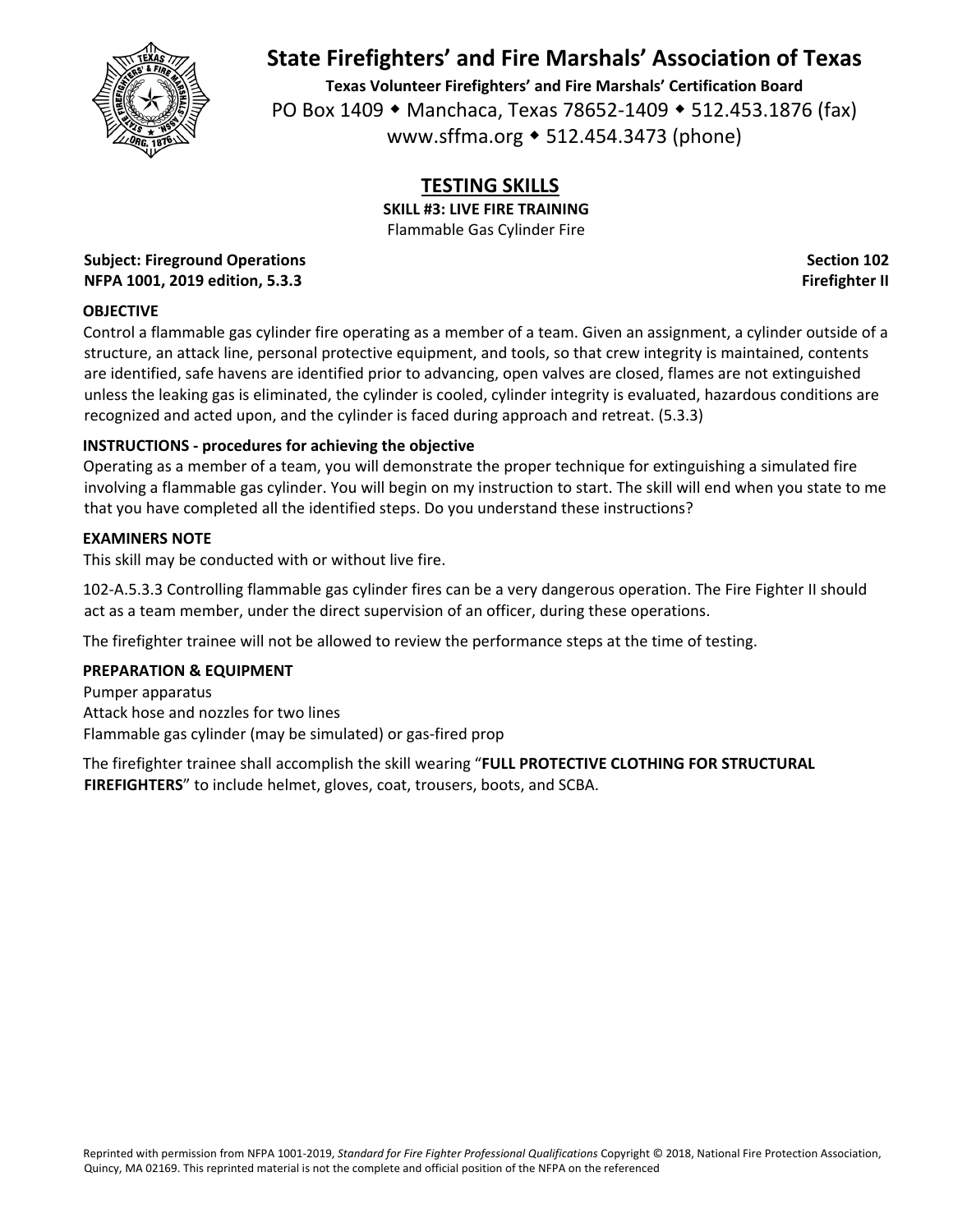

**Texas Volunteer Firefighters' and Fire Marshals' Certification Board** PO Box 1409 • Manchaca, Texas 78652-1409 • 512.453.1876 (fax) www.sffma.org 512.454.3473 (phone)

## **TESTING SKILLS**

**FF II SKILL #3: LIVE FIRE TRAINING**

Flammable Gas Cylinder Fire

| Candidate: | Notes: |
|------------|--------|
| Examiner:  |        |
| School:    |        |

Test Site: \_\_\_\_\_\_\_\_\_\_\_\_\_\_\_\_\_\_\_\_\_\_\_\_\_\_\_\_\_\_\_\_\_\_\_\_\_\_\_\_\_\_\_\_\_\_ \_\_\_\_\_\_\_\_\_\_\_\_\_\_\_\_\_\_\_\_\_\_\_\_\_\_\_\_\_\_\_\_\_\_\_

Control a flammable gas cylinder fire operating as a member of a team. Given an assignment, a cylinder outside of a structure, an attack line, personal protective equipment, and tools, so that crew integrity is maintained, contents are identified, safe havens are identified prior to advancing, open valves are closed, flames are not extinguished unless the leaking gas is eliminated, the cylinder is cooled, cylinder integrity is evaluated, hazardous conditions are recognized and acted upon, and the cylinder is faced during approach and retreat. (5.3.3)

|    |                                                                        | <b>POSSIBLE</b> |      |               |
|----|------------------------------------------------------------------------|-----------------|------|---------------|
|    | Simulated fire involving a flammable gas cylinder:                     | <b>POINTS</b>   | TEST | <b>RETEST</b> |
| a. | Executes effective advances and retreats                               |                 |      |               |
| b. | Applies various techniques for water application                       |                 |      |               |
|    | Assesses cylinder integrity and changing cylinder conditions as needed |                 |      |               |
| d. | Chooses effective procedures when conditions change                    |                 |      |               |
| e. | Operates control valve                                                 |                 |      |               |
|    | Performs skill in a safe and proficient manner, per AHJ                |                 |      |               |
|    | TOTAL POINTS:                                                          | 6               |      |               |

## **Points needed to pass: 4**

## **Evaluator/Candidate Comments**:

|                             |      | <b>Overall Skill Sheet Score</b>  |             |
|-----------------------------|------|-----------------------------------|-------------|
| <b>Certifying Examiner</b>  | Date | Pass $\Box$                       | Fail $\Box$ |
|                             |      | Overall Skill Sheet Re-Test Score |             |
| Re-Test Certifying Examiner | Date | Pass $\Box$                       | Fail $\Box$ |
|                             |      |                                   |             |

\_\_\_\_\_\_\_\_\_\_\_\_\_\_\_\_\_\_\_\_\_\_\_\_\_\_\_\_\_\_\_\_\_\_\_\_\_\_\_\_\_\_\_\_\_\_\_\_\_\_\_\_\_\_\_\_\_\_\_\_\_\_\_\_\_\_\_\_\_\_\_\_\_\_\_\_\_\_\_\_\_\_\_\_\_\_\_\_\_\_\_\_\_\_\_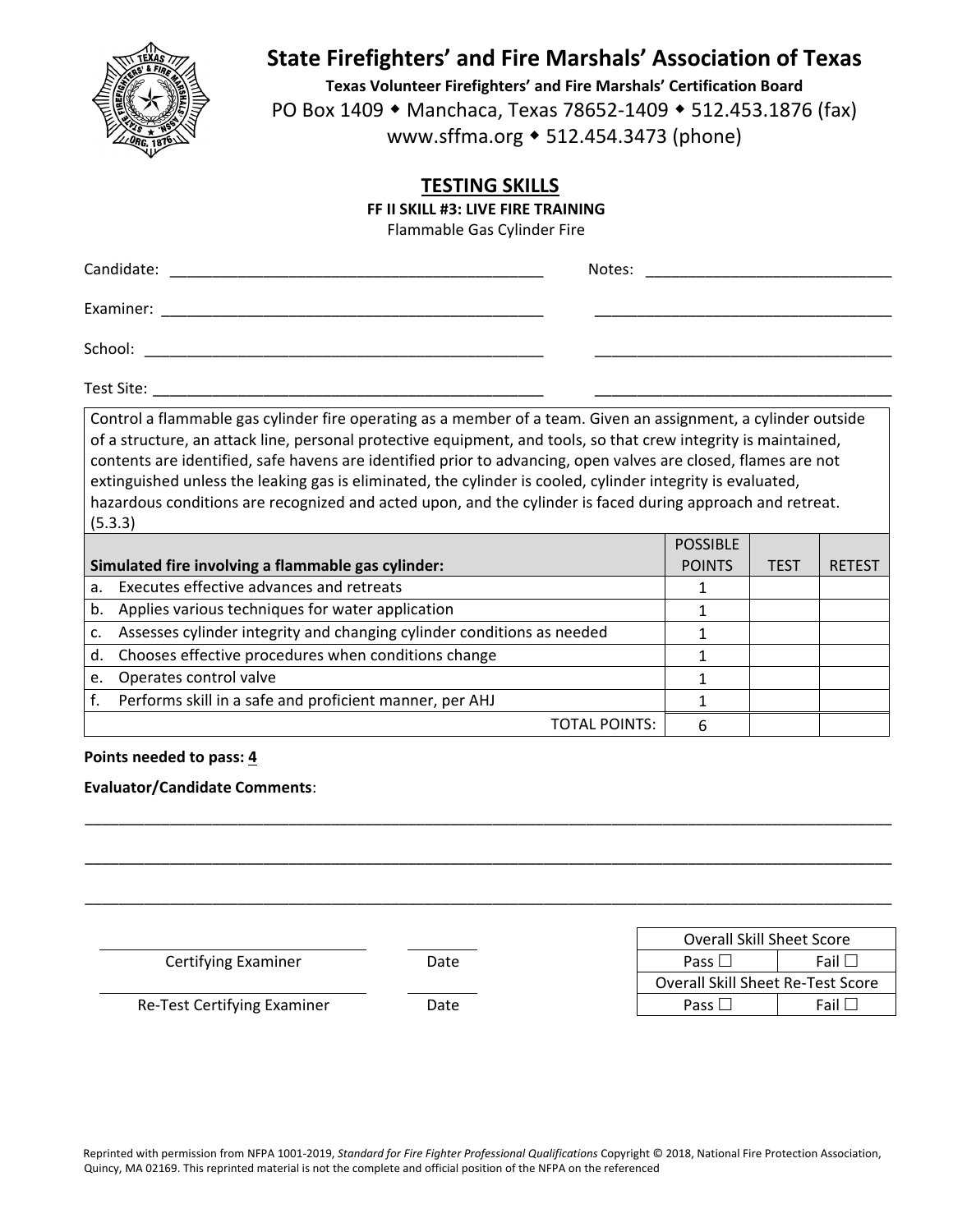

**Texas Volunteer Firefighters' and Fire Marshals' Certification Board** PO Box 1409 • Manchaca, Texas 78652-1409 • 512.453.1876 (fax) www.sffma.org 512.454.3473 (phone)

## **TESTING SKILLS**

**SKILL #4: LIVE FIRE TRAINING** Coordinate an Interior Attack

**Subject: Fireground Operations Section 102 NFPA 1001, 2019 edition, 5.3.2 Firefighter II**

## **OBJECTIVE**

Coordinate an interior attack line for team's accomplishment of an assignment in a structure fire, given attack lines, personnel, personal protective equipment, and tools, so that crew integrity is established; attack techniques are selected for the given level of the fire (for example, attic, grade level, upper levels or basement); attack techniques are communicated to the attack team; constant team coordination is maintained; fire growth and development is continuously evaluated; search, rescue, and ventilation requirements are communicated or managed; hazards are reported to the attack team; and incident command is apprised of changing conditions. (5.3.2)

## **INSTRUCTIONS ‐ procedures for achieving the objective**

Operating as a member of a team, you will demonstrate the proper technique for coordinating an interior attack on a structure fire. You shall communicate attack techniques, fire growth and development, search, rescue and ventilation requirements, and report hazards to incident command. You will begin on my instruction to start. The skill will end when you state to me that you have completed all the identified steps. Do you understand these instructions?

## **EXAMINERS NOTE**

This skill may be conducted with or without live fire.

(A.5.3.2) The fire fighter II should be able to coordinate the actions of the interior attack line team at common residential fires and small business fires in the department's district. Complex or large interior fire management should be left to officers: however, this JPR will facilitate the development of the fire fighter II towards effectively handling specific assignments within large fires.

The firefighter trainee will not be allowed to review the performance steps at the time of testing.

## **PREPARATION & EQUIPMENT**

Pumper apparatus Attack hose and nozzles for two lines

Multiple story structure or burn facility suitable for interior fire attack Material for burning (must comply with NFPA 1403) if using live fire

All needed support equipment and personnel for the scenario

The firefighter trainee shall accomplish the skill wearing "**FULL PROTECTIVE CLOTHING FOR STRUCTURAL FIREFIGHTERS**" to include helmet, gloves, coat, trousers, boots, and SCBA.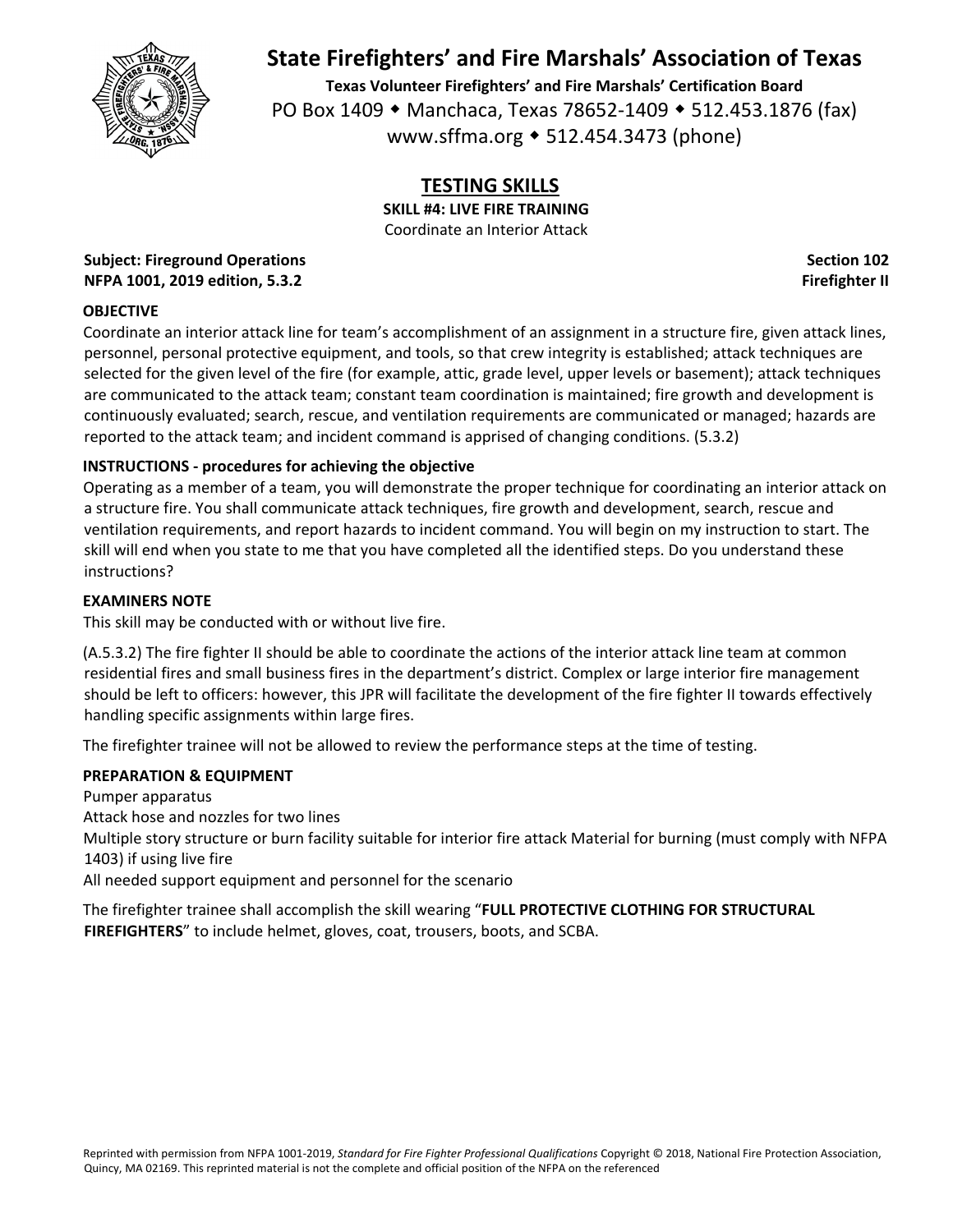

**Texas Volunteer Firefighters' and Fire Marshals' Certification Board** PO Box 1409 • Manchaca, Texas 78652-1409 • 512.453.1876 (fax) www.sffma.org 512.454.3473 (phone)

## **TESTING SKILLS**

**FF II SKILL #4: LIVE FIRE TRAINING**

Coordinate an Interior Attack

| Candidate: | Notes: |
|------------|--------|
| Examiner:  |        |
| School:    |        |

Test Site: \_\_\_\_\_\_\_\_\_\_\_\_\_\_\_\_\_\_\_\_\_\_\_\_\_\_\_\_\_\_\_\_\_\_\_\_\_\_\_\_\_\_\_\_\_\_ \_\_\_\_\_\_\_\_\_\_\_\_\_\_\_\_\_\_\_\_\_\_\_\_\_\_\_\_\_\_\_\_\_\_\_

Coordinate an interior attack line for team's accomplishment of an assignment in a structure fire, given attack lines, personnel, personal protective equipment, and tools, so that crew integrity is established; attack techniques are selected for the given level of the fire (for example, attic, grade level, upper levels or basement); attack techniques are communicated to the attack team; constant team coordination is maintained; fire growth and development is continuously evaluated; search, rescue, and ventilation requirements are communicated or managed; hazards are reported to the attack team; and incident command is apprised of changing conditions. (5.3.2)

|                |                                                                         | <b>POSSIBLE</b> |             |               |
|----------------|-------------------------------------------------------------------------|-----------------|-------------|---------------|
|                |                                                                         | <b>POINTS</b>   | <b>TEST</b> | <b>RETEST</b> |
| a <sub>z</sub> | Assembles a team                                                        |                 |             |               |
| b.             | Chooses attack techniques for various levels of fires                   |                 |             |               |
| c.             | Evaluates and forecasts a fire's growth and development                 |                 |             |               |
| d.             | Selects tools for forcible entry                                        |                 |             |               |
| e.             | Incorporates search and rescue procedures and ventilation procedures in |                 |             |               |
|                | the completion of the attack team efforts                               |                 |             |               |
|                | Determines developing hazardous building or fire conditions             |                 |             |               |
| g.             | Performs skill in a safe and proficient manner, per AHJ                 |                 |             |               |
|                | TOTAL POINTS:                                                           |                 |             |               |

\_\_\_\_\_\_\_\_\_\_\_\_\_\_\_\_\_\_\_\_\_\_\_\_\_\_\_\_\_\_\_\_\_\_\_\_\_\_\_\_\_\_\_\_\_\_\_\_\_\_\_\_\_\_\_\_\_\_\_\_\_\_\_\_\_\_\_\_\_\_\_\_\_\_\_\_\_\_\_\_\_\_\_\_\_\_\_\_\_\_\_\_\_\_\_

\_\_\_\_\_\_\_\_\_\_\_\_\_\_\_\_\_\_\_\_\_\_\_\_\_\_\_\_\_\_\_\_\_\_\_\_\_\_\_\_\_\_\_\_\_\_\_\_\_\_\_\_\_\_\_\_\_\_\_\_\_\_\_\_\_\_\_\_\_\_\_\_\_\_\_\_\_\_\_\_\_\_\_\_\_\_\_\_\_\_\_\_\_\_\_

\_\_\_\_\_\_\_\_\_\_\_\_\_\_\_\_\_\_\_\_\_\_\_\_\_\_\_\_\_\_\_\_\_\_\_\_\_\_\_\_\_\_\_\_\_\_\_\_\_\_\_\_\_\_\_\_\_\_\_\_\_\_\_\_\_\_\_\_\_\_\_\_\_\_\_\_\_\_\_\_\_\_\_\_\_\_\_\_\_\_\_\_\_\_\_

#### **Points needed to pass: 5**

#### **Evaluator/Candidate Comments**:

 Overall Skill Sheet Score **Certifying Examiner Date Date Fail Pass Fail Fail**  Overall Skill Sheet Re‐Test Score Re-Test Certifying Examiner **Date Date Fail Pass** Fail Fail Fail

Reprinted with permission from NFPA 1001‐2019, *Standard for Fire Fighter Professional Qualifications* Copyright © 2018, National Fire Protection Association, Quincy, MA 02169. This reprinted material is not the complete and official position of the NFPA on the referenced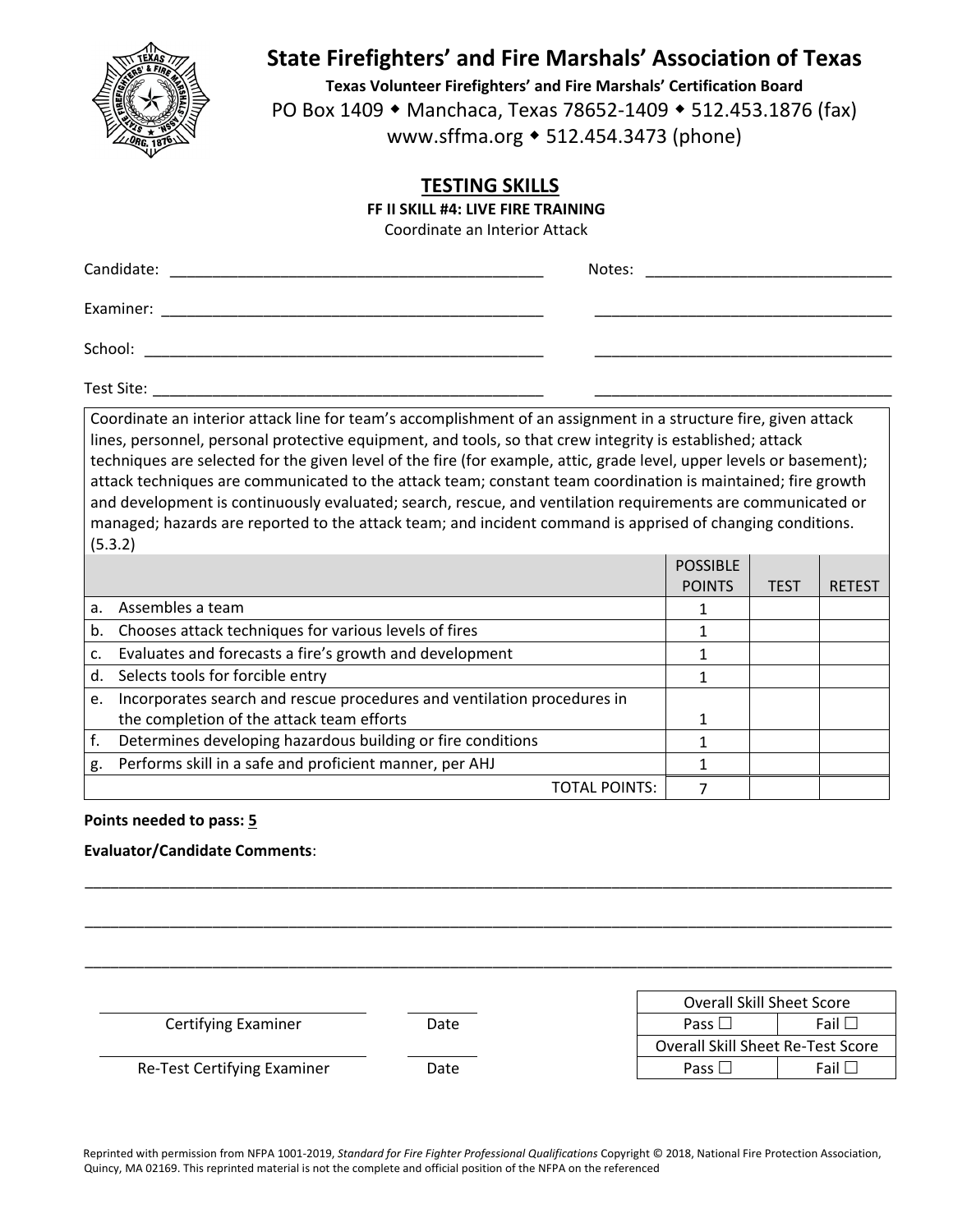

**Texas Volunteer Firefighters' and Fire Marshals' Certification Board** PO Box 1409 • Manchaca, Texas 78652-1409 • 512.453.1876 (fax) www.sffma.org 512.454.3473 (phone)

# **TESTING SKILLS**

### **SKILL #5: OVERHAUL**

Protecting Evidence of Fire Cause and Origin

**Subject: Fireground Operations Section 102 NFPA 1001, 2019 edition, 5.3.4 Firefighter II**

### **OBJECTIVE**

Protect evidence of fire cause and origin, given a flashlight and overhaul tools, so that the evidence is noted and protected from further disturbance until investigators can arrive on the scene. (5.3.4)

## **INSTRUCTIONS ‐ procedures for achieving the objective**

You will identify the area of origin of a fire, recognize possible causes and protect potential evidence. You will begin on my instruction to start. The skill will end when you state to me that you have completed all the identified steps. Do you understand these instructions?

#### **EXAMINERS NOTE**

The firefighter trainee will not be allowed to review the performance steps at the time of testing.

The examiner shall provide suitable evidence of area of origin.

NFPA 1001, A.5.3.4 ‐ The Fire Fighter II should be able to recognize important evidence as to a fire's cause and maintain the evidence so that further testing can be done without contamination or chain‐of‐custody problems. Evidence should be left in place (when possible; otherwise, chain of custody must be established), not altered by improper handling, walking, and so forth, and not destroyed. Possible means to protect evidence is to avoid touching, protect with salvage covers during overhaul, or rope off the area where the evidence lies. The Fire Fighter II is not intended to be highly proficient at origin and cause determination.

#### **PREPARATION & EQUIPMENT**

Various overhaul tools Appropriate PPE Flashlight Evidence of fire origin Equipment for noting and protecting evidence

The firefighter trainee shall accomplish the skill wearing appropriate PPE.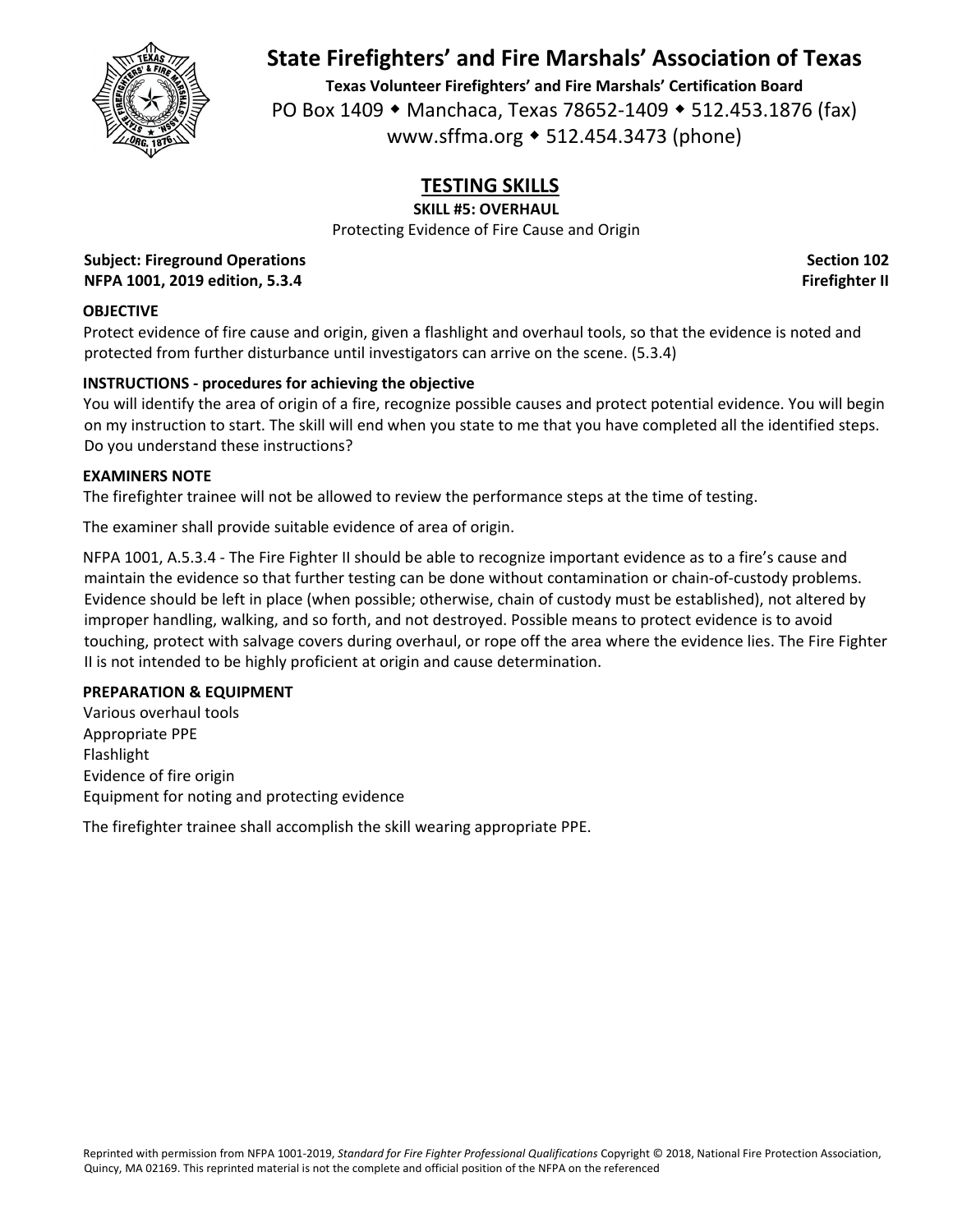

**Texas Volunteer Firefighters' and Fire Marshals' Certification Board** PO Box 1409 • Manchaca, Texas 78652-1409 • 512.453.1876 (fax) www.sffma.org 512.454.3473 (phone)

## **TESTING SKILLS**

**FF II SKILL #5: OVERHAUL**

Protecting Evidence of Fire Cause and Origin

| Candidate: |                                                                                                                                                                                                                |  |                 |  |
|------------|----------------------------------------------------------------------------------------------------------------------------------------------------------------------------------------------------------------|--|-----------------|--|
|            |                                                                                                                                                                                                                |  |                 |  |
| School:    |                                                                                                                                                                                                                |  |                 |  |
| Test Site: |                                                                                                                                                                                                                |  |                 |  |
|            | Protect evidence of fire cause and origin, given a flashlight and overhaul tools, so that the evidence is noted and<br>protected from further disturbance until investigators can arrive on the scene. (5.3.4) |  |                 |  |
|            |                                                                                                                                                                                                                |  | <b>POSSIBLE</b> |  |

|    |                                                            | <b>POSSIBLE</b> |             |               |
|----|------------------------------------------------------------|-----------------|-------------|---------------|
|    |                                                            | <b>POINTS</b>   | <b>TEST</b> | <b>RETEST</b> |
| a. | Selects appropriate overhaul tools                         |                 |             |               |
| b. | Locates the fire's origin area                             |                 |             |               |
| c. | Recognizes possible causes                                 |                 |             |               |
| d. | Protects the evidence                                      |                 |             |               |
|    | e. Performs skill in a safe and proficient manner, per AHJ |                 |             |               |
|    | TOTAL POINTS:                                              |                 |             |               |

\_\_\_\_\_\_\_\_\_\_\_\_\_\_\_\_\_\_\_\_\_\_\_\_\_\_\_\_\_\_\_\_\_\_\_\_\_\_\_\_\_\_\_\_\_\_\_\_\_\_\_\_\_\_\_\_\_\_\_\_\_\_\_\_\_\_\_\_\_\_\_\_\_\_\_\_\_\_\_\_\_\_\_\_\_\_\_\_\_\_\_\_\_\_\_

\_\_\_\_\_\_\_\_\_\_\_\_\_\_\_\_\_\_\_\_\_\_\_\_\_\_\_\_\_\_\_\_\_\_\_\_\_\_\_\_\_\_\_\_\_\_\_\_\_\_\_\_\_\_\_\_\_\_\_\_\_\_\_\_\_\_\_\_\_\_\_\_\_\_\_\_\_\_\_\_\_\_\_\_\_\_\_\_\_\_\_\_\_\_\_

\_\_\_\_\_\_\_\_\_\_\_\_\_\_\_\_\_\_\_\_\_\_\_\_\_\_\_\_\_\_\_\_\_\_\_\_\_\_\_\_\_\_\_\_\_\_\_\_\_\_\_\_\_\_\_\_\_\_\_\_\_\_\_\_\_\_\_\_\_\_\_\_\_\_\_\_\_\_\_\_\_\_\_\_\_\_\_\_\_\_\_\_\_\_\_

### **Points needed to pass: 4**

## **Evaluator/Candidate Comments**:

**Certifying Examiner Date** 

|               |      | <b>Overall Skill Sheet Score</b>  |
|---------------|------|-----------------------------------|
| Examiner      | Date | - Fail L<br>Pass $\Box$           |
|               |      | Overall Skill Sheet Re-Test Score |
| ying Examiner | Date | Pass l<br>Fail                    |

Re‐Test Certifying Examiner Date Pass Fail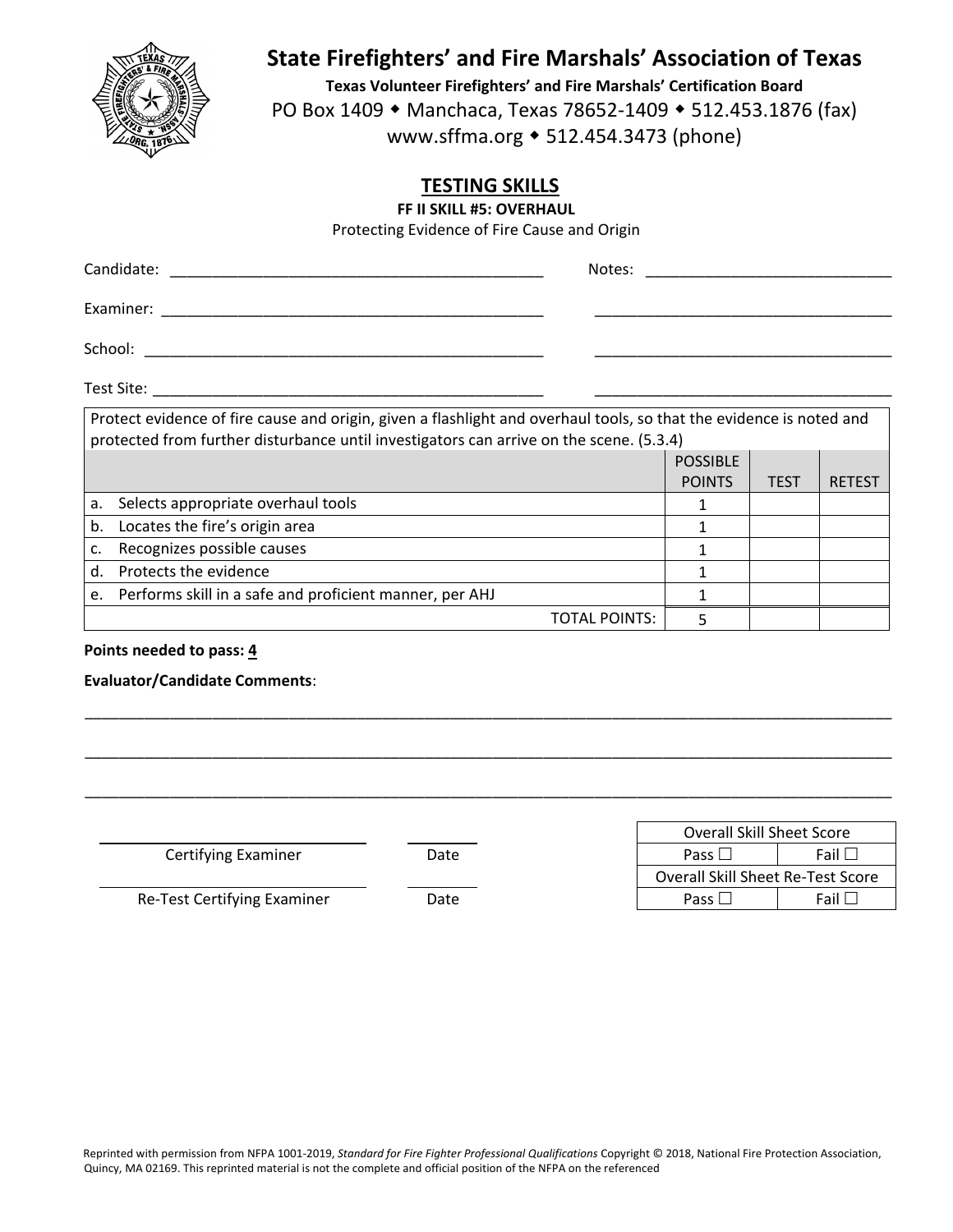

**Texas Volunteer Firefighters' and Fire Marshals' Certification Board** PO Box 1409 • Manchaca, Texas 78652-1409 • 512.453.1876 (fax) www.sffma.org 512.454.3473 (phone)

### **TESTING SKILLS SKILL #6: INCIDENT MANAGEMENT SYSTEM**

Implementing IMS

**Subject: General Section 102 NFPA 1001, 2019 edition, 5.1.2, 5.2.2 Firefighter II**

## **OBJECTIVE**

The firefighter trainee shall determine the need for command, organize and coordinate the Incident Management System until command is transferred, and function within an assigned role in the Incident Management System. (5.1.2)

Communicate the need for team assistance, given fire department communications equipment, SOPs, and a team, so that the supervisor is consistently informed of team needs, departmental SOPs are followed, and the assignment is accomplished safely. (5.2.2)

## **INSTRUCTIONS ‐ procedures for achieving the objective**

Given a specific scenario, you will determine the need for command, organize and coordinate the Incident Management System until command is transferred, and function within an assigned role in the Incident Management System. You will begin on my instruction to start. The skill will end when you state to me that you have completed all the identified steps. Do you understand these instructions?

## **EXAMINERS NOTE**

Whenever possible integrate the evaluation of this skill within a consolidated fire ground/emergency scenario. This will allow multiple skills to be evaluated effectively in conjunction with other fire ground/emergency scenario activities. Here are some examples of possible scenarios:

- **Scenario #1**: Building fire, two story masonry construction. 30 feet by 50 feet. 50% fire involvement on the first floor with fire extension to the second story. Need to call for a second alarm.
- **Scenario #2**: Large grass fire. Need to request mutual aid from a surrounding department.
- **Scenario #3**: On the scene of an injury accident. Need to request a set of "jaws" or request a second set.
- **Scenario #4**: On the scene of a long incident. Need to call for a canteen service, such as the Salvation Army or other group.
- **Scenario #5**: On the scene of a hazardous materials incident. Need to call for more personnel and specialized equipment.

## **PREPARATION & EQUIPMENT**

SOPs for alarm assignments Communications equipment and procedures per AHJ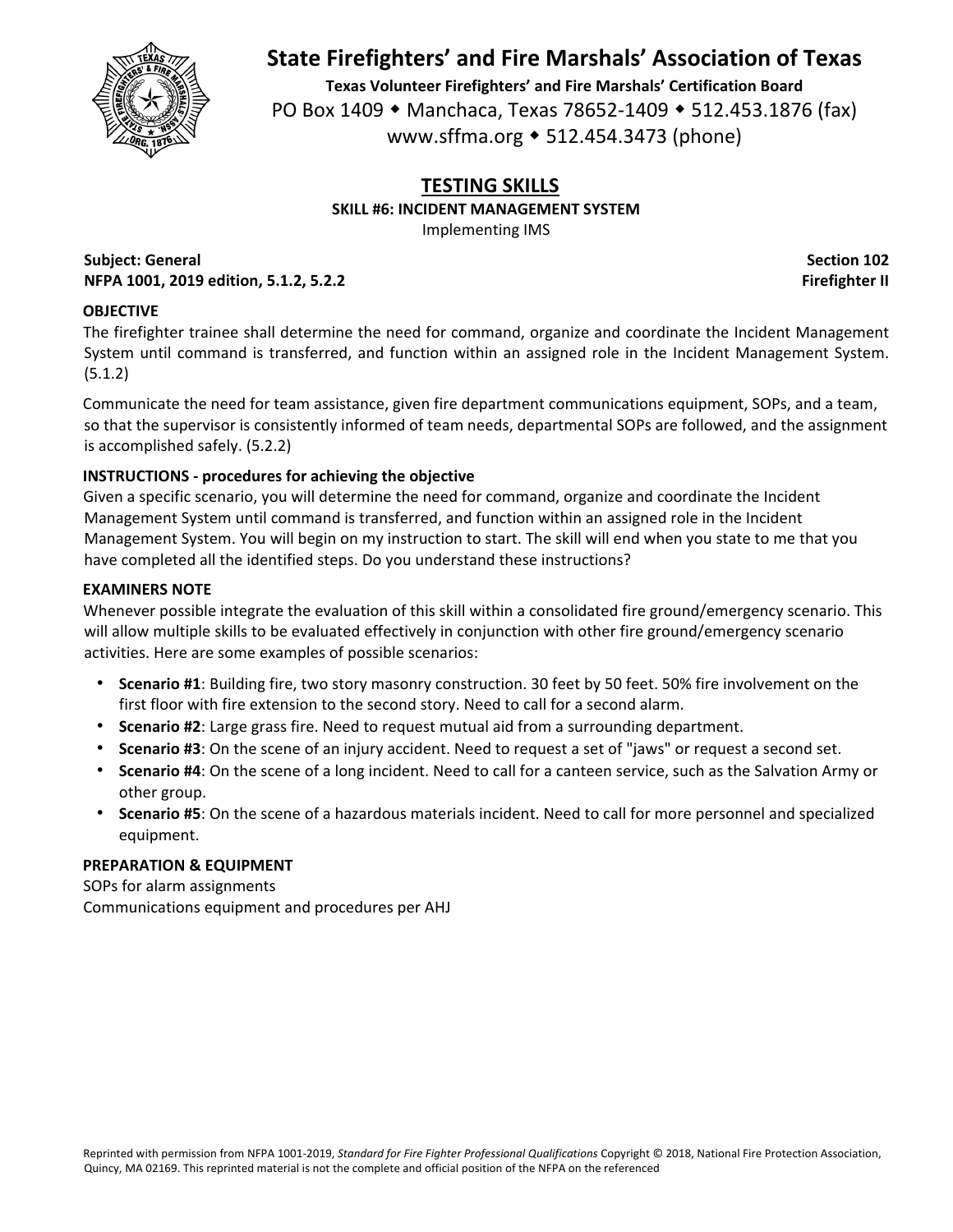

**Texas Volunteer Firefighters' and Fire Marshals' Certification Board** PO Box 1409 • Manchaca, Texas 78652-1409 • 512.453.1876 (fax) www.sffma.org 512.454.3473 (phone)

## **TESTING SKILLS**

#### **FF II SKILL #6: INCIDENT MANAGEMENT SYSTEM**

Implementing IMS

| Candidate: | Notes: |
|------------|--------|
| Examiner:  |        |
| School:    |        |
| Test Site: |        |

The firefighter trainee shall determine the need for command, organize and coordinate the Incident Management System until command is transferred, and function within an assigned role in the Incident Management System. (5.1.2)

Communicate the need for team assistance, given fire department communications equipment, SOPs, and a team, so that the supervisor is consistently informed of team needs, departmental SOPs are followed, and the assignment is accomplished safely. (5.2.2)

|    |                                                                       | <b>POSSIBLE</b> |             |               |
|----|-----------------------------------------------------------------------|-----------------|-------------|---------------|
|    |                                                                       | <b>POINTS</b>   | <b>TEST</b> | <b>RETEST</b> |
| a. | Demonstrates the ability to operate fire department communications    |                 |             |               |
|    | equipment                                                             |                 |             |               |
| b. | Determines the need for command                                       |                 |             |               |
|    | Organizes and coordinates an incident management system until command |                 |             |               |
|    | is transferred                                                        |                 |             |               |
| d. | Functions within an assigned role in the incident management system   |                 |             |               |
| e. | Performs skill in a safe and proficient manner, per AHJ               |                 |             |               |
|    | TOTAL POINTS:                                                         |                 |             |               |

\_\_\_\_\_\_\_\_\_\_\_\_\_\_\_\_\_\_\_\_\_\_\_\_\_\_\_\_\_\_\_\_\_\_\_\_\_\_\_\_\_\_\_\_\_\_\_\_\_\_\_\_\_\_\_\_\_\_\_\_\_\_\_\_\_\_\_\_\_\_\_\_\_\_\_\_\_\_\_\_\_\_\_\_\_\_\_\_\_\_\_\_\_\_\_

\_\_\_\_\_\_\_\_\_\_\_\_\_\_\_\_\_\_\_\_\_\_\_\_\_\_\_\_\_\_\_\_\_\_\_\_\_\_\_\_\_\_\_\_\_\_\_\_\_\_\_\_\_\_\_\_\_\_\_\_\_\_\_\_\_\_\_\_\_\_\_\_\_\_\_\_\_\_\_\_\_\_\_\_\_\_\_\_\_\_\_\_\_\_\_

\_\_\_\_\_\_\_\_\_\_\_\_\_\_\_\_\_\_\_\_\_\_\_\_\_\_\_\_\_\_\_\_\_\_\_\_\_\_\_\_\_\_\_\_\_\_\_\_\_\_\_\_\_\_\_\_\_\_\_\_\_\_\_\_\_\_\_\_\_\_\_\_\_\_\_\_\_\_\_\_\_\_\_\_\_\_\_\_\_\_\_\_\_\_\_

#### **Points needed to pass: 4**

#### **Evaluator/Candidate Comments**:

**Certifying Examiner Date** 

Re-Test Certifying Examiner **Date** 

|               |      | <b>Overall Skill Sheet Score</b>  |
|---------------|------|-----------------------------------|
| Examiner      | Date | Fail<br>Pass L                    |
|               |      | Overall Skill Sheet Re-Test Score |
| ying Examiner | Date | Pass L<br><b>Fail</b> $\Box$      |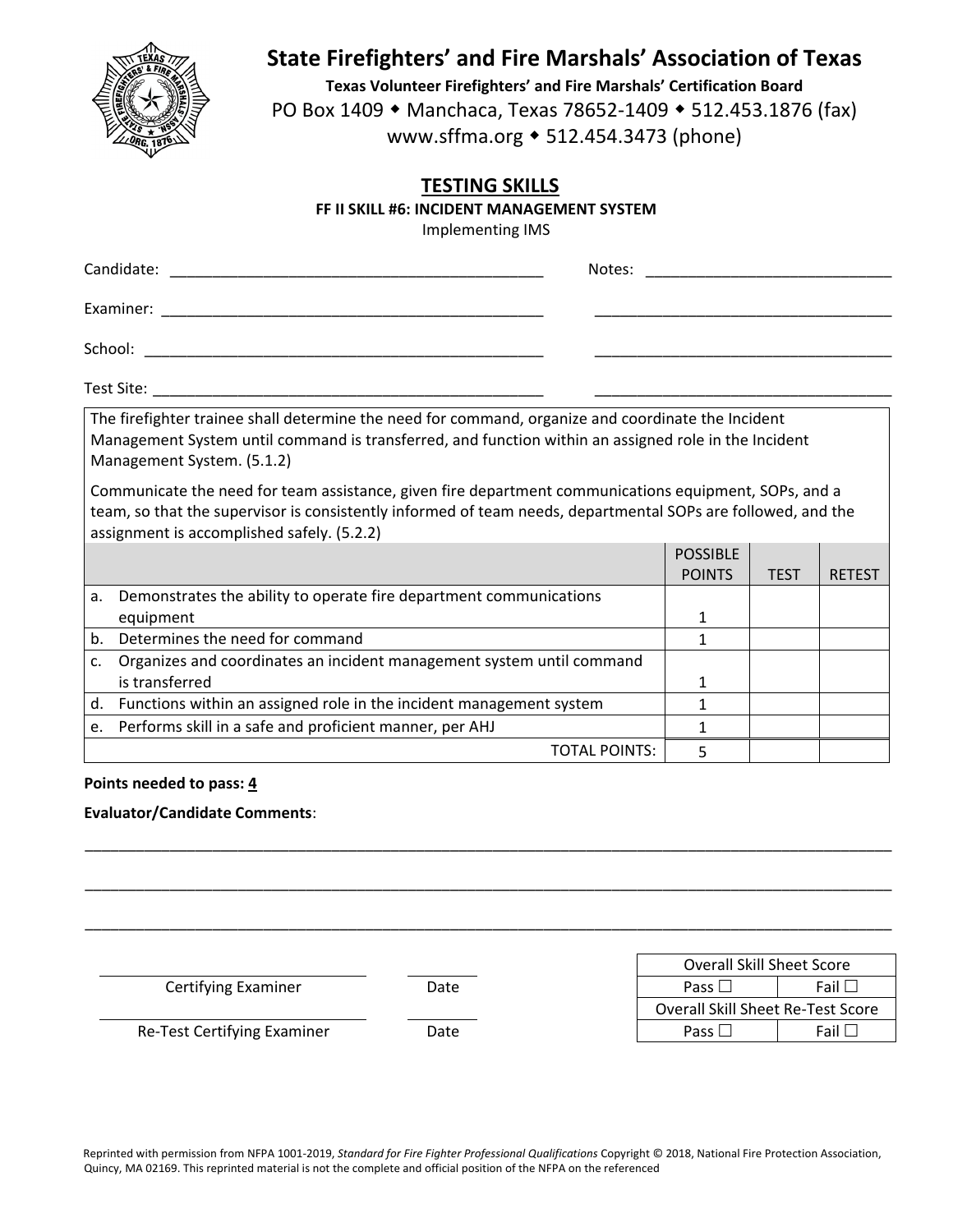

**Texas Volunteer Firefighters' and Fire Marshals' Certification Board** PO Box 1409 • Manchaca, Texas 78652-1409 • 512.453.1876 (fax) www.sffma.org 512.454.3473 (phone)

# **TESTING SKILLS**

**SKILL #7: EDUCATION**

Present Fire Safety Information

**Subject: Fire and Life Safety Initiatives, Preparedness and Maintenance Section 102 NFPA 1001, 2019 edition, 5.2.2 Firefighter II**

## **OBJECTIVE**

Present fire safety information to station visitors or small groups, given prepared materials, so that all information is presented, the information is accurate, and questions are answered or referred. (5.5.2)

## **INSTRUCTIONS ‐ procedures for achieving the objective**

You shall present fire safety information to your examiner, given prepared materials, so that all information is presented, the information is accurate, and questions are answered or referred. The skill will end when you state to me that you have completed all the identified steps. Do you understand these instructions?

#### **EXAMINERS NOTE**

The firefighter trainee will not be allowed to review the performance steps at the time of testing. Be prepared to ask questions as part of the evaluation.

### **PREPARATION & EQUIPMENT**

Life safety presentation information such as:

- 1. Stop, Drop, and Roll
- 2. Crawl Low in Smoke
- 3. Escape Planning
- 4. Alerting Others
- 5. Calling the Fire Department
- 6. Fire Station Tour
- 7. Residential Smoke Detector Placement and Maintenance
- 8. School Exit Plan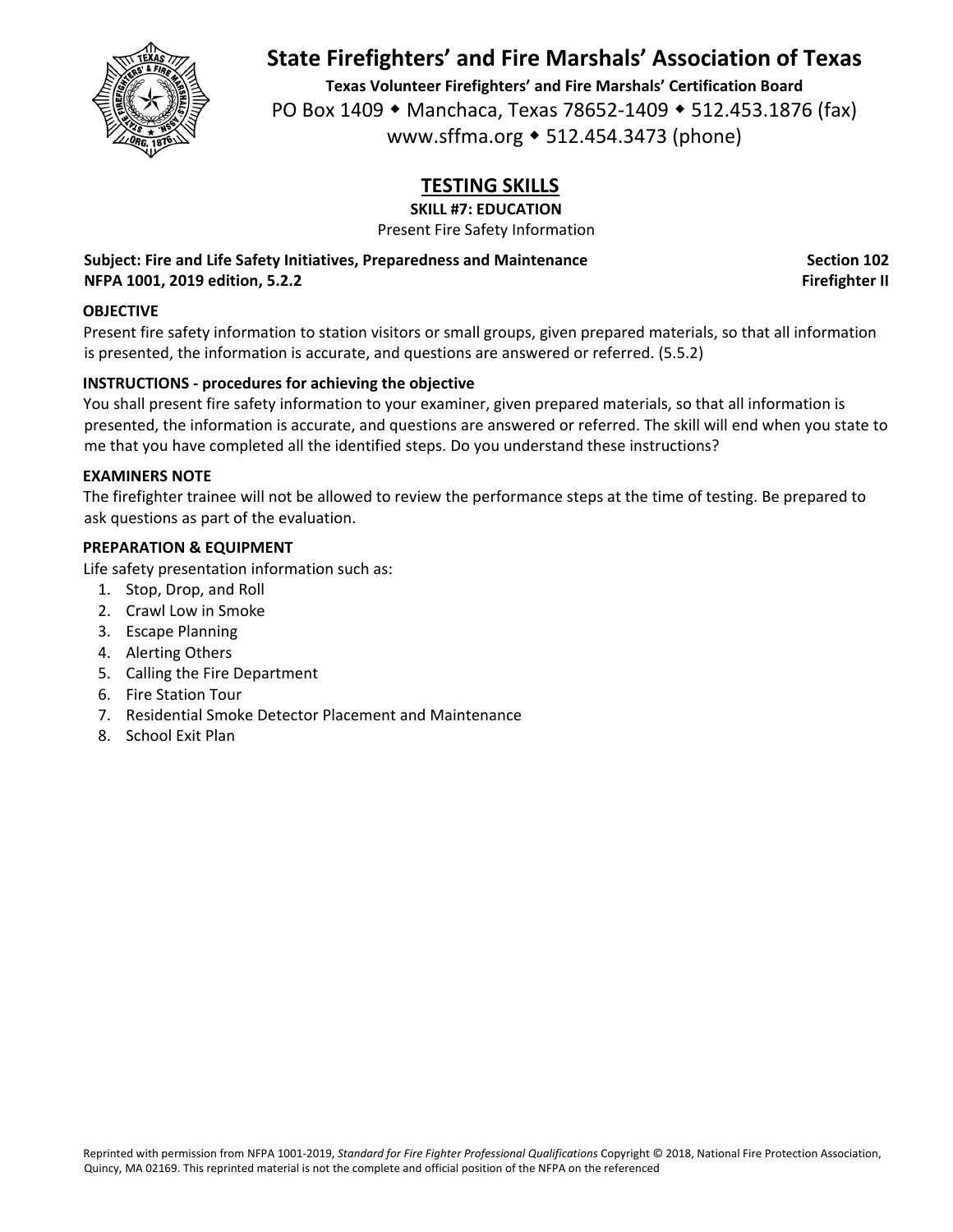

**Texas Volunteer Firefighters' and Fire Marshals' Certification Board** PO Box 1409 • Manchaca, Texas 78652-1409 • 512.453.1876 (fax) www.sffma.org 512.454.3473 (phone)

TOTAL POINTS: 4

## **TESTING SKILLS**

**FF II SKILL #7: EDUCATION**

Present Fire Safety Information

| Examiner: 2008 and 2008 and 2008 and 2008 and 2008 and 2008 and 2008 and 2008 and 2008 and 2008 and 2008 and 20                                                                                                      |                 |             |               |
|----------------------------------------------------------------------------------------------------------------------------------------------------------------------------------------------------------------------|-----------------|-------------|---------------|
| School:                                                                                                                                                                                                              |                 |             |               |
|                                                                                                                                                                                                                      |                 |             |               |
| Present fire safety information to station visitors or small groups, given prepared materials, so that all<br>information is presented, the information is accurate, and questions are answered or referred. (5.5.2) |                 |             |               |
|                                                                                                                                                                                                                      | <b>POSSIBLE</b> |             |               |
|                                                                                                                                                                                                                      | <b>POINTS</b>   | <b>TEST</b> | <b>RETEST</b> |
| a.<br>Verbalizes how to document presentations                                                                                                                                                                       |                 |             |               |

\_\_\_\_\_\_\_\_\_\_\_\_\_\_\_\_\_\_\_\_\_\_\_\_\_\_\_\_\_\_\_\_\_\_\_\_\_\_\_\_\_\_\_\_\_\_\_\_\_\_\_\_\_\_\_\_\_\_\_\_\_\_\_\_\_\_\_\_\_\_\_\_\_\_\_\_\_\_\_\_\_\_\_\_\_\_\_\_\_\_\_\_\_\_\_

\_\_\_\_\_\_\_\_\_\_\_\_\_\_\_\_\_\_\_\_\_\_\_\_\_\_\_\_\_\_\_\_\_\_\_\_\_\_\_\_\_\_\_\_\_\_\_\_\_\_\_\_\_\_\_\_\_\_\_\_\_\_\_\_\_\_\_\_\_\_\_\_\_\_\_\_\_\_\_\_\_\_\_\_\_\_\_\_\_\_\_\_\_\_\_

\_\_\_\_\_\_\_\_\_\_\_\_\_\_\_\_\_\_\_\_\_\_\_\_\_\_\_\_\_\_\_\_\_\_\_\_\_\_\_\_\_\_\_\_\_\_\_\_\_\_\_\_\_\_\_\_\_\_\_\_\_\_\_\_\_\_\_\_\_\_\_\_\_\_\_\_\_\_\_\_\_\_\_\_\_\_\_\_\_\_\_\_\_\_\_

| b. Presents prepared materials using basic presentation skills               |  |  |
|------------------------------------------------------------------------------|--|--|
| c. Presents information accurately and either answers or refers questions as |  |  |
| appropriate                                                                  |  |  |
| d. Performs skill in a safe and proficient manner, per AHJ                   |  |  |

#### **Points needed to pass: 3**

#### **Evaluator/Candidate Comments**:

**Certifying Examiner Date** 

|               |      | <b>Overall Skill Sheet Score</b>              |
|---------------|------|-----------------------------------------------|
| Examiner      | Date | Fail L<br>Pass $\Box$                         |
|               |      | Overall Skill Sheet Re-Test Score             |
| ying Examiner | Date | Fail L<br>Pass $\mathsf{\mathsf{\mathsf{L}}}$ |

Re‐Test Certifying Examiner Date Pass Fail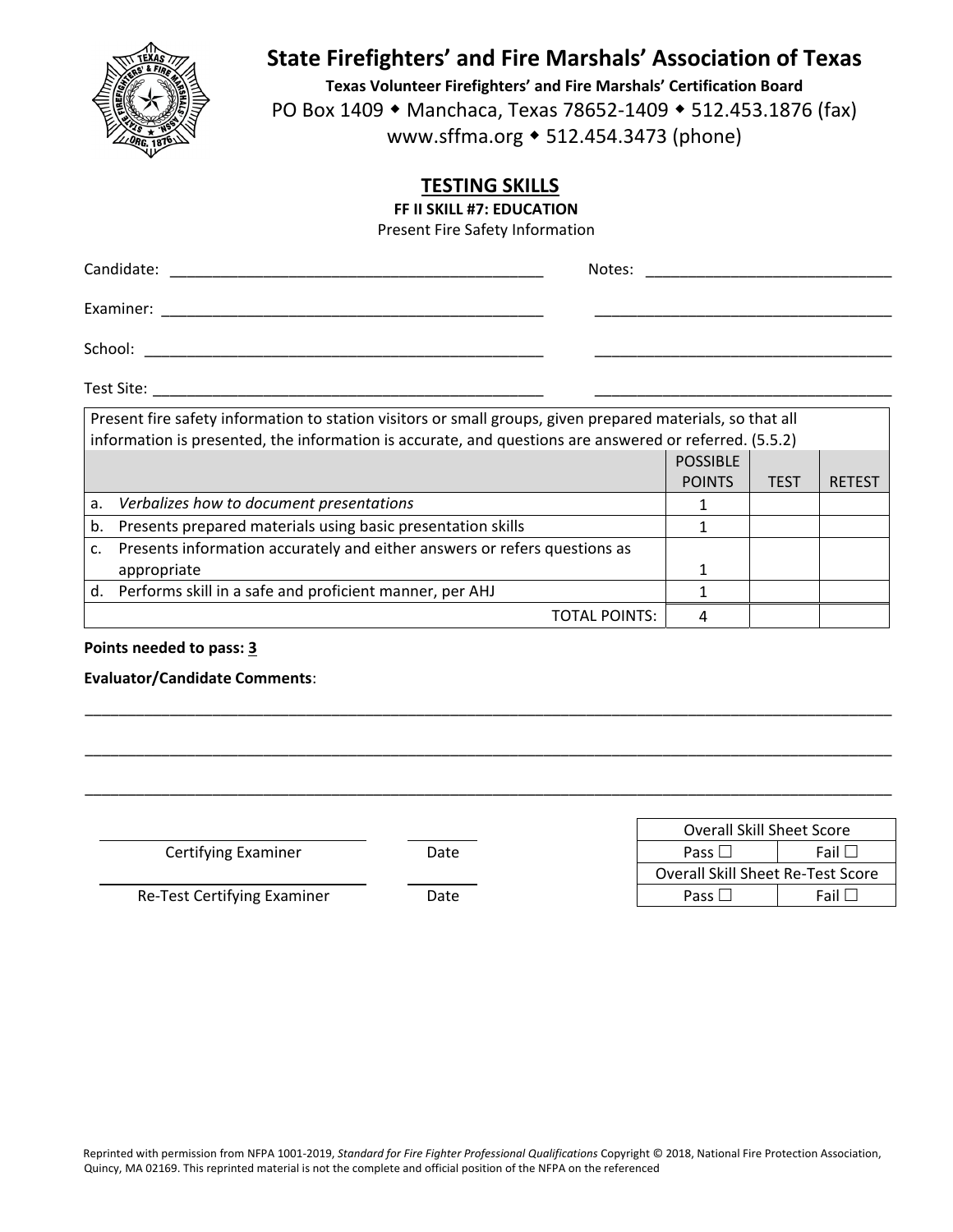

**Texas Volunteer Firefighters' and Fire Marshals' Certification Board** PO Box 1409 • Manchaca, Texas 78652-1409 • 512.453.1876 (fax) www.sffma.org 512.454.3473 (phone)

# **TESTING SKILLS**

**SKILL #8: HOSE**

Perform an Annual Fire Hose Test

**Subject: Fire and Life Safety Initiatives, Preparedness and Maintenance Section 102 NFPA 1001, 2019 edition, 5.5.5 Firefighter II**

### **OBJECTIVE**

Perform an annual service test on fire hose, given a pump, a marking device, pressure gauges, a timer, record sheets, and related equipment, so that procedures are followed, the condition of the hose is evaluated, any damaged hose is removed from service, and the results are recorded. (5.5.5)

### **INSTRUCTIONS ‐ procedures for achieving the objective**

You shall describe and demonstrate the proper method of service testing fire hose. You will be required to verbalize key steps while performing this skill. You will begin on my instruction to start. The skill will end when you state to me that you have completed all the identified steps. Do you understand these instructions?

#### **EXAMINER NOTE**

The firefighter trainee will begin with the hose rolled and stacked. The firefighter trainee will not be allowed to review the performance steps at the time of testing.

#### **PREPARATION & EQUIPMENT**

Up to 300' of 1½" or larger hose Hose test gate valve (1/4" hole drilled in the gate) Spanners (x2) Fire Engine, Hose Testing Device, or other fire pump Nozzle for size hose or gated valve Pen to mark hose (may verbalize marking) Rope, rope hose tool, or hose strap

The firefighter trainee shall wear boots and helmet.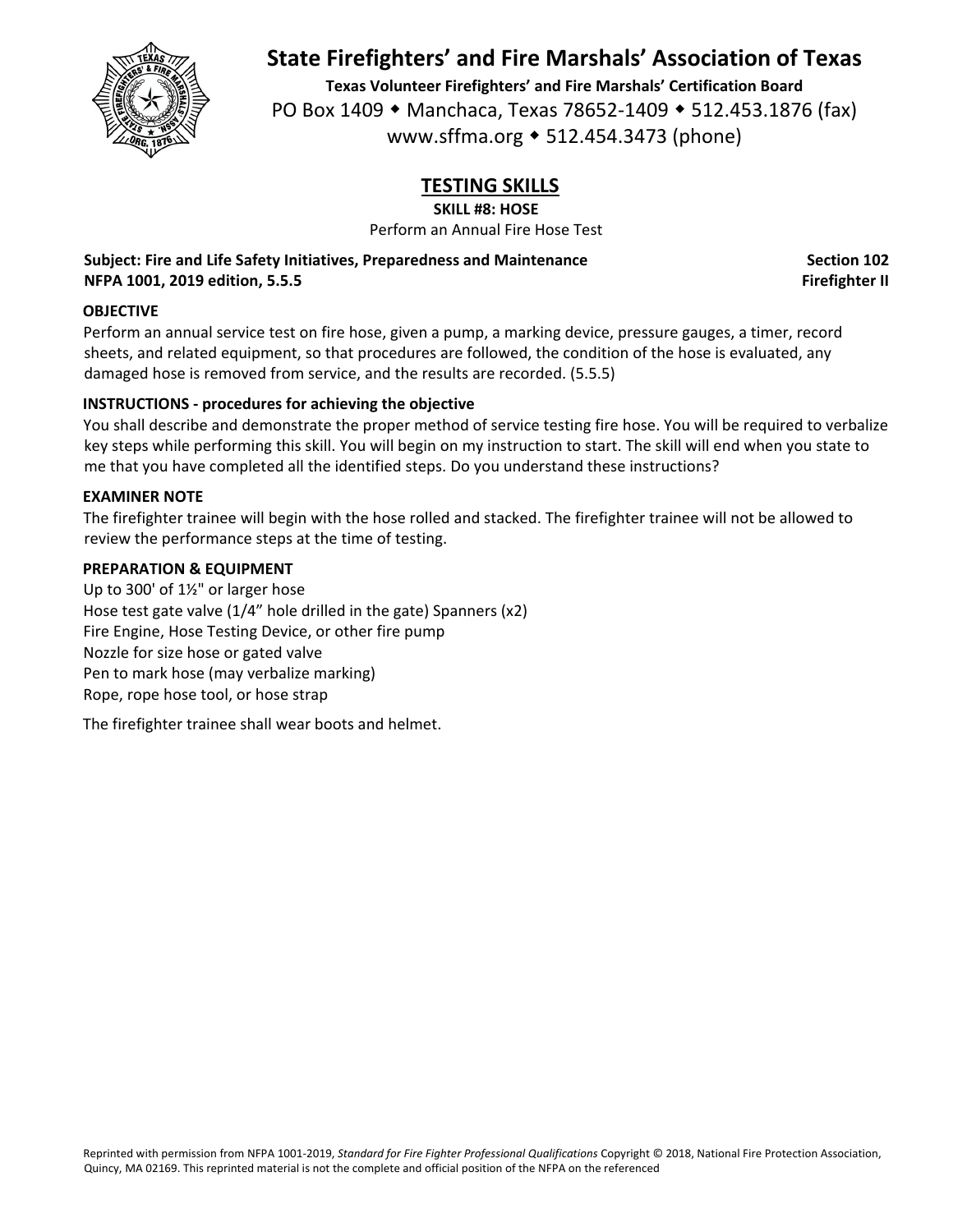

**Texas Volunteer Firefighters' and Fire Marshals' Certification Board** PO Box 1409 • Manchaca, Texas 78652-1409 • 512.453.1876 (fax) www.sffma.org 512.454.3473 (phone)

TOTAL POINTS: | 3

# **TESTING SKILLS**

**FF II SKILL #8: HOSE**

Perform an Annual Fire Hose Test

| Candidate: The Candidate:<br>Notes:                                                                                                                                                                                                                                                                         |                                  |      |               |
|-------------------------------------------------------------------------------------------------------------------------------------------------------------------------------------------------------------------------------------------------------------------------------------------------------------|----------------------------------|------|---------------|
| Examiner:                                                                                                                                                                                                                                                                                                   |                                  |      |               |
| School: <b>All Accords</b>                                                                                                                                                                                                                                                                                  |                                  |      |               |
|                                                                                                                                                                                                                                                                                                             |                                  |      |               |
| Perform an annual service test on fire hose, given a pump, a marking device, pressure gauges, a timer, record<br>sheets, and related equipment, so that procedures are followed, the condition of the hose is evaluated, any<br>damaged hose is removed from service, and the results are recorded. (5.5.5) |                                  |      |               |
|                                                                                                                                                                                                                                                                                                             | <b>POSSIBLE</b><br><b>POINTS</b> | TEST | <b>RETEST</b> |
| a. Operates hose testing equipment and nozzles per AHJ or manufacturer's<br>specifications                                                                                                                                                                                                                  |                                  |      |               |
| b. Records results and removes damaged hose from service if required                                                                                                                                                                                                                                        |                                  |      |               |

\_\_\_\_\_\_\_\_\_\_\_\_\_\_\_\_\_\_\_\_\_\_\_\_\_\_\_\_\_\_\_\_\_\_\_\_\_\_\_\_\_\_\_\_\_\_\_\_\_\_\_\_\_\_\_\_\_\_\_\_\_\_\_\_\_\_\_\_\_\_\_\_\_\_\_\_\_\_\_\_\_\_\_\_\_\_\_\_\_\_\_\_\_\_\_

\_\_\_\_\_\_\_\_\_\_\_\_\_\_\_\_\_\_\_\_\_\_\_\_\_\_\_\_\_\_\_\_\_\_\_\_\_\_\_\_\_\_\_\_\_\_\_\_\_\_\_\_\_\_\_\_\_\_\_\_\_\_\_\_\_\_\_\_\_\_\_\_\_\_\_\_\_\_\_\_\_\_\_\_\_\_\_\_\_\_\_\_\_\_\_

\_\_\_\_\_\_\_\_\_\_\_\_\_\_\_\_\_\_\_\_\_\_\_\_\_\_\_\_\_\_\_\_\_\_\_\_\_\_\_\_\_\_\_\_\_\_\_\_\_\_\_\_\_\_\_\_\_\_\_\_\_\_\_\_\_\_\_\_\_\_\_\_\_\_\_\_\_\_\_\_\_\_\_\_\_\_\_\_\_\_\_\_\_\_\_

#### **Points needed to pass: 3**

**Evaluator/Candidate Comments**:

**Certifying Examiner Date** 

c. Performs skill in a safe and proficient manner, per AHJ  $\vert$  1

|               |      | <b>Overall Skill Sheet Score</b>         |
|---------------|------|------------------------------------------|
| Examiner      | Date | Fail<br>Pass                             |
|               |      | <b>Overall Skill Sheet Re-Test Score</b> |
| ying Examiner | Date | Fail L<br>Pass $\Box$                    |

Re‐Test Certifying Examiner Date Pass Fail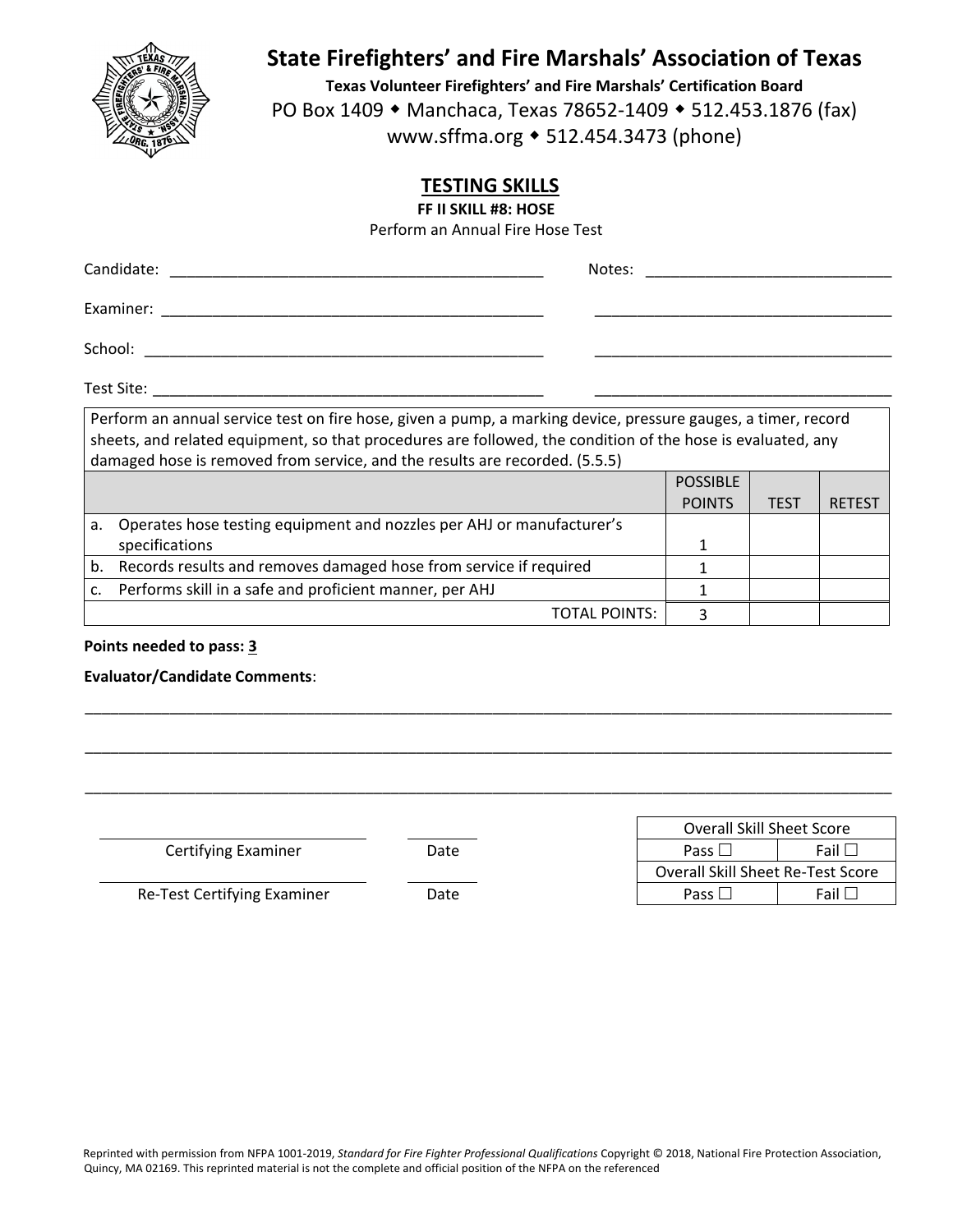

**Texas Volunteer Firefighters' and Fire Marshals' Certification Board** PO Box 1409 • Manchaca, Texas 78652-1409 • 512.453.1876 (fax) www.sffma.org 512.454.3473 (phone)

# **TESTING SKILLS**

**SKILL #9: FIRE AND LIFE SAFETY SURVEY**

Fire Safety Survey in an Occupied Structure

**Subject: Fire and Life Safety Initiatives, Preparedness and Maintenance Section 102 NFPA 1001, 2019 edition, 5.5.1 Firefighter II**

#### **OBJECTIVE**

Perform a fire safety survey in an occupied structure, given survey forms and procedures, so that fire and life safety hazards are identified, recommendations for their correction are made to the occupant, and unresolved issues are referred to the proper authority. (5.5.1)

## **INSTRUCTIONS ‐ procedures for achieving the objective**

Given an occupied structure, survey forms and procedures for a safety survey, you shall demonstrate the proper procedure for a home safety survey. The skill will end when you state to me that you have completed all the identified steps. Do you understand these instructions?

#### **EXAMINERS NOTE**

The firefighter trainee will not be allowed to review the performance steps at the time of testing.

The space to be surveyed must have a minimum of 2 life safety hazards for the firefighter trainee to identify.

### **PREPARATION & EQUIPMENT**

Occupied structure suitable for survey Simulated fire department SOP Survey forms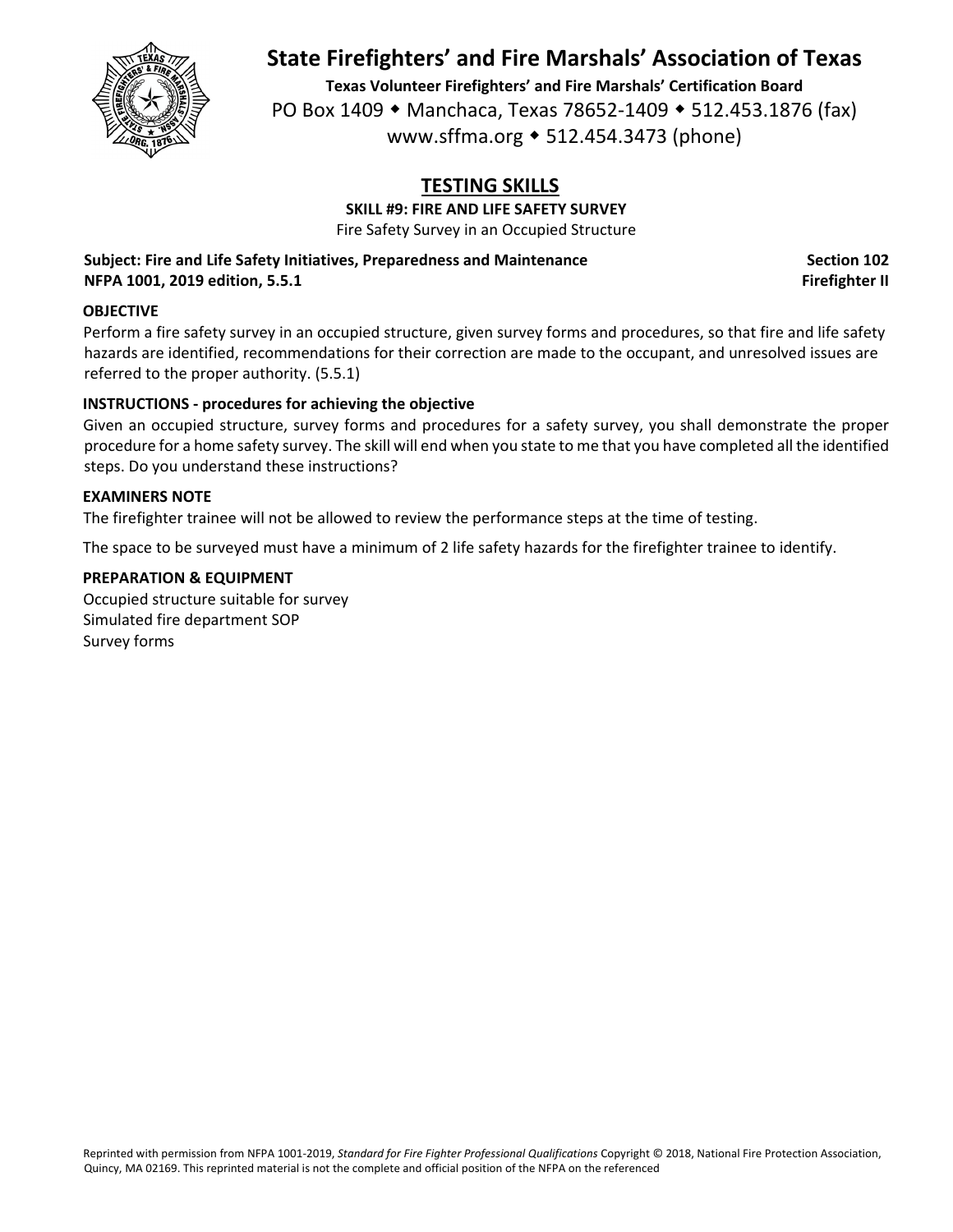

**Texas Volunteer Firefighters' and Fire Marshals' Certification Board** PO Box 1409 ◆ Manchaca, Texas 78652-1409 ◆ 512.453.1876 (fax) www.sffma.org 512.454.3473 (phone)

TOTAL POINTS: | 5

## **TESTING SKILLS**

**FF II SKILL #9: FIRE AND LIFE SAFETY SURVEY**

Fire Safety Survey in an Occupied Structure

| Candidate:  |                                                                                                                                                                                                                                                                                         | Notes: |                                  |             |               |
|-------------|-----------------------------------------------------------------------------------------------------------------------------------------------------------------------------------------------------------------------------------------------------------------------------------------|--------|----------------------------------|-------------|---------------|
|             | Examiner: 2008 and 2008 and 2008 and 2008 and 2008 and 2008 and 2008 and 2008 and 2008 and 2008 and 2008 and 20                                                                                                                                                                         |        |                                  |             |               |
|             | School:                                                                                                                                                                                                                                                                                 |        |                                  |             |               |
|             |                                                                                                                                                                                                                                                                                         |        |                                  |             |               |
|             | Perform a fire safety survey in an occupied structure, given survey forms and procedures, so that fire and life<br>safety hazards are identified, recommendations for their correction are made to the occupant, and unresolved<br>issues are referred to the proper authority. (5.5.1) |        |                                  |             |               |
|             |                                                                                                                                                                                                                                                                                         |        | <b>POSSIBLE</b><br><b>POINTS</b> | <b>TEST</b> | <b>RETEST</b> |
| a.          | Completes forms                                                                                                                                                                                                                                                                         |        |                                  |             |               |
| b.          | Recognizes hazards                                                                                                                                                                                                                                                                      |        |                                  |             |               |
| $c_{\cdot}$ | Matches findings to preapproved recommendations                                                                                                                                                                                                                                         |        |                                  |             |               |
|             | d. Effectively communicates findings to occupants or referrals                                                                                                                                                                                                                          |        |                                  |             |               |

e. Performs skill in a safe and proficient manner, per AHJ  $\vert$  1

#### **Points needed to pass: 4**

**Evaluator/Candidate Comments**:

|                             |      | <b>Overall Skill Sheet Score</b>         |             |
|-----------------------------|------|------------------------------------------|-------------|
| Certifying Examiner         | Date | Pass $\Box$                              | Fail $\Box$ |
|                             |      | <b>Overall Skill Sheet Re-Test Score</b> |             |
| Re-Test Certifying Examiner | Date | Pass L                                   | Fail $\Box$ |
|                             |      |                                          |             |

\_\_\_\_\_\_\_\_\_\_\_\_\_\_\_\_\_\_\_\_\_\_\_\_\_\_\_\_\_\_\_\_\_\_\_\_\_\_\_\_\_\_\_\_\_\_\_\_\_\_\_\_\_\_\_\_\_\_\_\_\_\_\_\_\_\_\_\_\_\_\_\_\_\_\_\_\_\_\_\_\_\_\_\_\_\_\_\_\_\_\_\_\_\_\_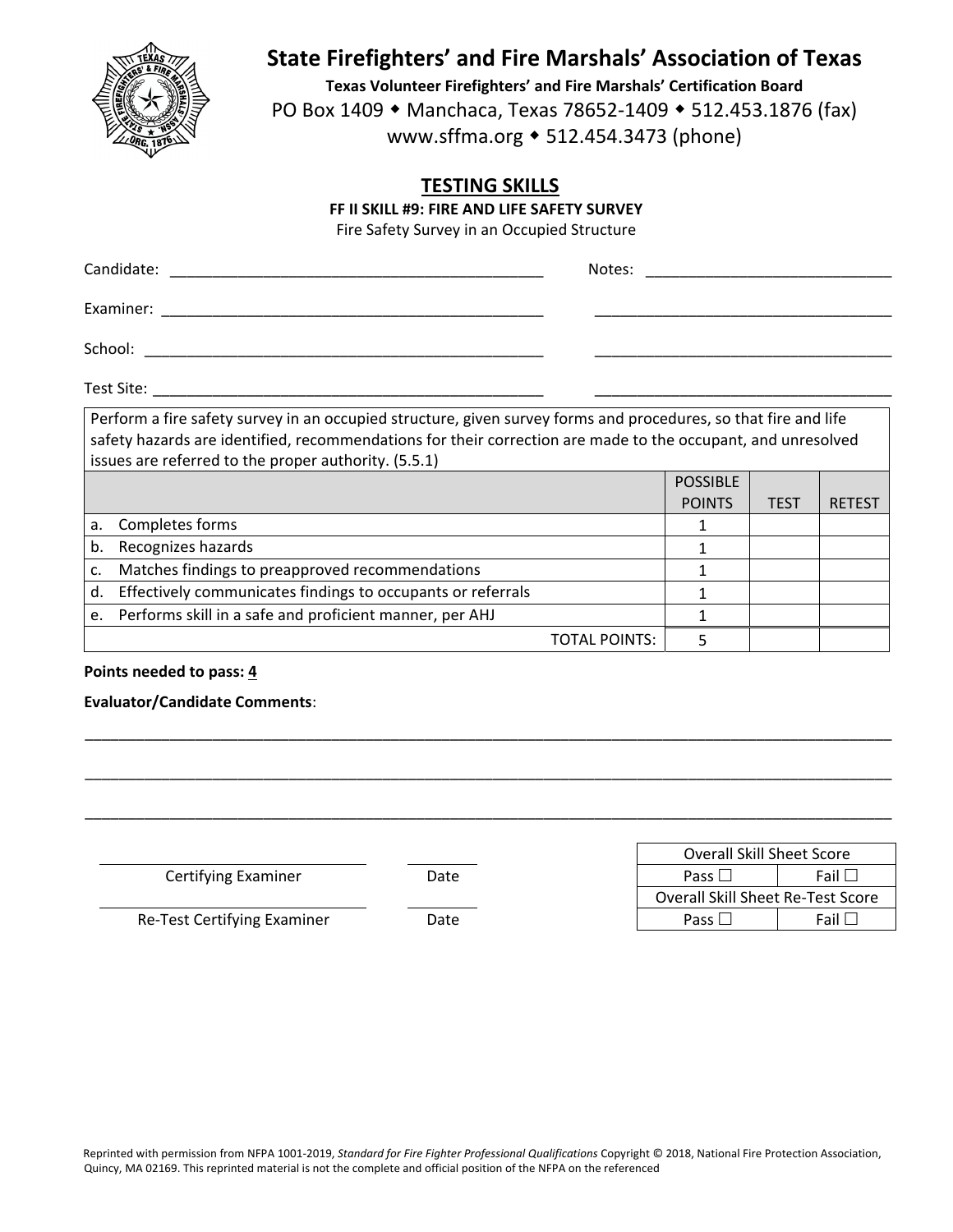

**Texas Volunteer Firefighters' and Fire Marshals' Certification Board** PO Box 1409 • Manchaca, Texas 78652-1409 • 512.453.1876 (fax) www.sffma.org 512.454.3473 (phone)

# **TESTING SKILLS**

## **SKILL #10: MAINTENANCE**

Service and Maintenance of Portable Power Plants and Lighting Equipment

**Subject: Fire and Life Safety Initiatives, Preparedness and Maintenance Section 102 NFPA 1001, 2019 edition, 5.5.4 Firefighter II**

#### **OBJECTIVE**

Maintain power plants, power tools, and lighting equipment, given tools and manufacturers' instructions, so that equipment is clean and maintained according to manufacturer and departmental guidelines, maintenance is recorded, and equipment is placed in a ready state or reported otherwise. (5.5.4)

### **INSTRUCTIONS ‐ procedures for achieving the objective**

Given a power plant, electrical cords, and lighting equipment, you will demonstrate and verbalize when the proper procedures are necessary for servicing and maintaining a power plant and lighting equipment. You will begin on my instruction to start. The skill will end when you state to me that you have completed all the identified steps. Do you understand these instructions?

#### **EXAMINERS NOTE**

The examiner shall stop the firefighter trainee if any safety hazard exists. The firefighter trainee will not be allowed to review the performance steps at the time of testing.

#### **PREPARATION & EQUIPMENT**

Power plant Electrical cords Lighting equipment Gloves Cloth for checking fluids Eye protection Form for documenting maintenance and repairs (AHJ)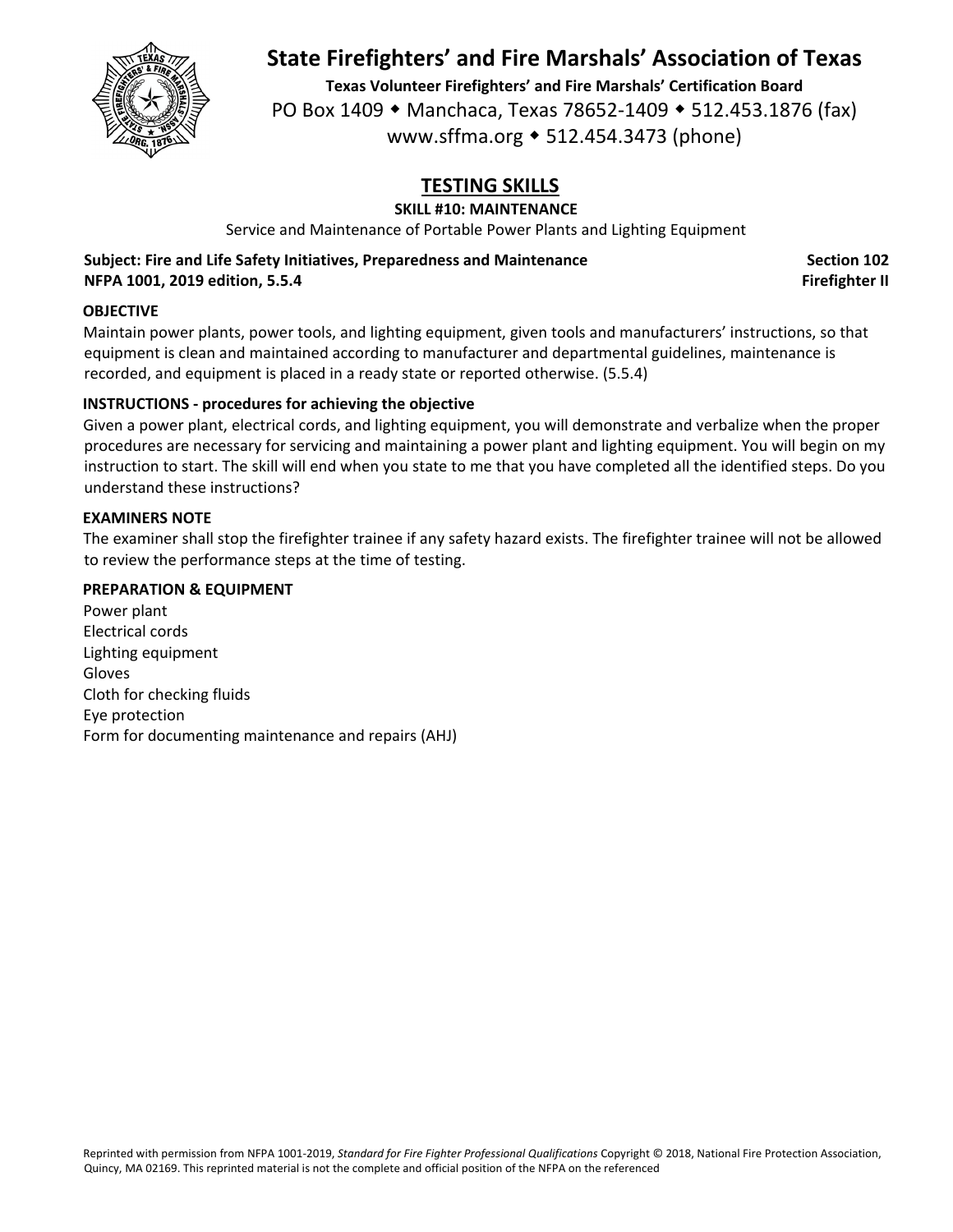

**Texas Volunteer Firefighters' and Fire Marshals' Certification Board** PO Box 1409 ◆ Manchaca, Texas 78652-1409 ◆ 512.453.1876 (fax) www.sffma.org 512.454.3473 (phone)

## **TESTING SKILLS**

#### **FF II SKILL #10: MAINTENANCE**

Service and Maintenance of Portable Power Plants and Lighting Equipment

| Maintain power plants, power tools, and lighting equipment, given tools and manufacturers' instructions, so<br>that equipment is clean and maintained according to manufacturer and departmental guidelines, maintenance<br>is recorded, and equipment is placed in a ready state or reported otherwise. (5.5.4) |  |
|------------------------------------------------------------------------------------------------------------------------------------------------------------------------------------------------------------------------------------------------------------------------------------------------------------------|--|

|    | is recorded, and equipment is placed in a ready state or reported otherwise. (S.S.+) |                 |      |               |
|----|--------------------------------------------------------------------------------------|-----------------|------|---------------|
|    |                                                                                      | <b>POSSIBLE</b> |      |               |
|    |                                                                                      | <b>POINTS</b>   | TEST | <b>RETEST</b> |
| a. | Selects correct tools and/or equipment                                               |                 |      |               |
| b. | Follows manufacturer and departmental guidelines                                     |                 |      |               |
| c. | Completes recording and reporting procedures                                         |                 |      |               |
| d. | Operates power plants, power tools, and lighting equipment                           |                 |      |               |
| e. | Equipment is cleaned to an acceptable standard                                       |                 |      |               |
|    | Performs skill in a safe and proficient manner, per AHJ                              |                 |      |               |
|    | TOTAL POINTS:                                                                        |                 |      |               |

#### **Points needed to pass: 4**

**Evaluator/Candidate Comments**:

|                             |      | <b>Overall Skill Sheet Score</b>         |             |
|-----------------------------|------|------------------------------------------|-------------|
| Certifying Examiner         | Date | Pass $\Box$                              | Fail $\Box$ |
|                             |      | <b>Overall Skill Sheet Re-Test Score</b> |             |
| Re-Test Certifying Examiner | Date | Pass $\square$                           | Fail $\Box$ |
|                             |      |                                          |             |

\_\_\_\_\_\_\_\_\_\_\_\_\_\_\_\_\_\_\_\_\_\_\_\_\_\_\_\_\_\_\_\_\_\_\_\_\_\_\_\_\_\_\_\_\_\_\_\_\_\_\_\_\_\_\_\_\_\_\_\_\_\_\_\_\_\_\_\_\_\_\_\_\_\_\_\_\_\_\_\_\_\_\_\_\_\_\_\_\_\_\_\_\_\_\_

\_\_\_\_\_\_\_\_\_\_\_\_\_\_\_\_\_\_\_\_\_\_\_\_\_\_\_\_\_\_\_\_\_\_\_\_\_\_\_\_\_\_\_\_\_\_\_\_\_\_\_\_\_\_\_\_\_\_\_\_\_\_\_\_\_\_\_\_\_\_\_\_\_\_\_\_\_\_\_\_\_\_\_\_\_\_\_\_\_\_\_\_\_\_\_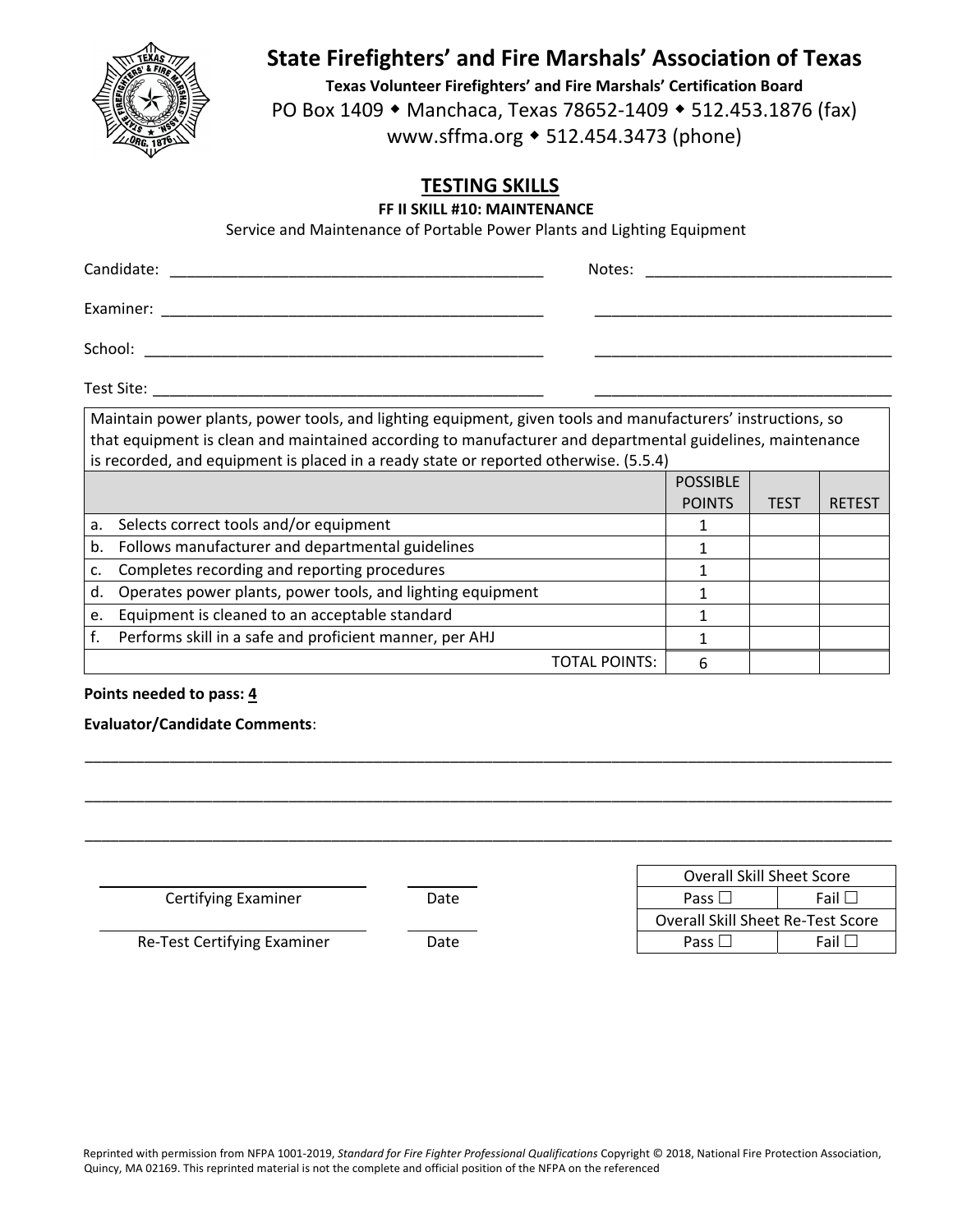

**Texas Volunteer Firefighters' and Fire Marshals' Certification Board** PO Box 1409 • Manchaca, Texas 78652-1409 • 512.453.1876 (fax) www.sffma.org 512.454.3473 (phone)

# **TESTING SKILLS**

**SKILL #11: PREFIRE PLAN**

Prepare a Preincident Survey

**Subject: Fire and Life Safety Initiatives, Preparedness and Maintenance Section 102 NFPA 1001, 2019 edition, 5.5.3 Firefighter II**

#### **OBJECTIVE**

Prepare a preincident survey, given forms, necessary tools, and an assignment, so that all required occupancy information is recorded, items of concern are noted, and accurate sketches or diagrams are prepared. (5.5.3)

### **INSTRUCTIONS ‐ procedures for achieving the objective**

You will prepare a preincident survey, given forms, necessary tools, and an assignment, so that all required occupancy information is recorded, items of concern are noted, and accurate sketches or diagrams are prepared. You will begin on my instruction to start. The skill will end when you state to me that you have completed all the identified steps. Do you understand these instructions?

#### **EXAMINERS NOTE**

The firefighter trainee will not be allowed to review the performance steps at the time of testing.

#### **PREPARATION & EQUIPMENT**

Building to prefire plan Instrument(s) for diagramming sketches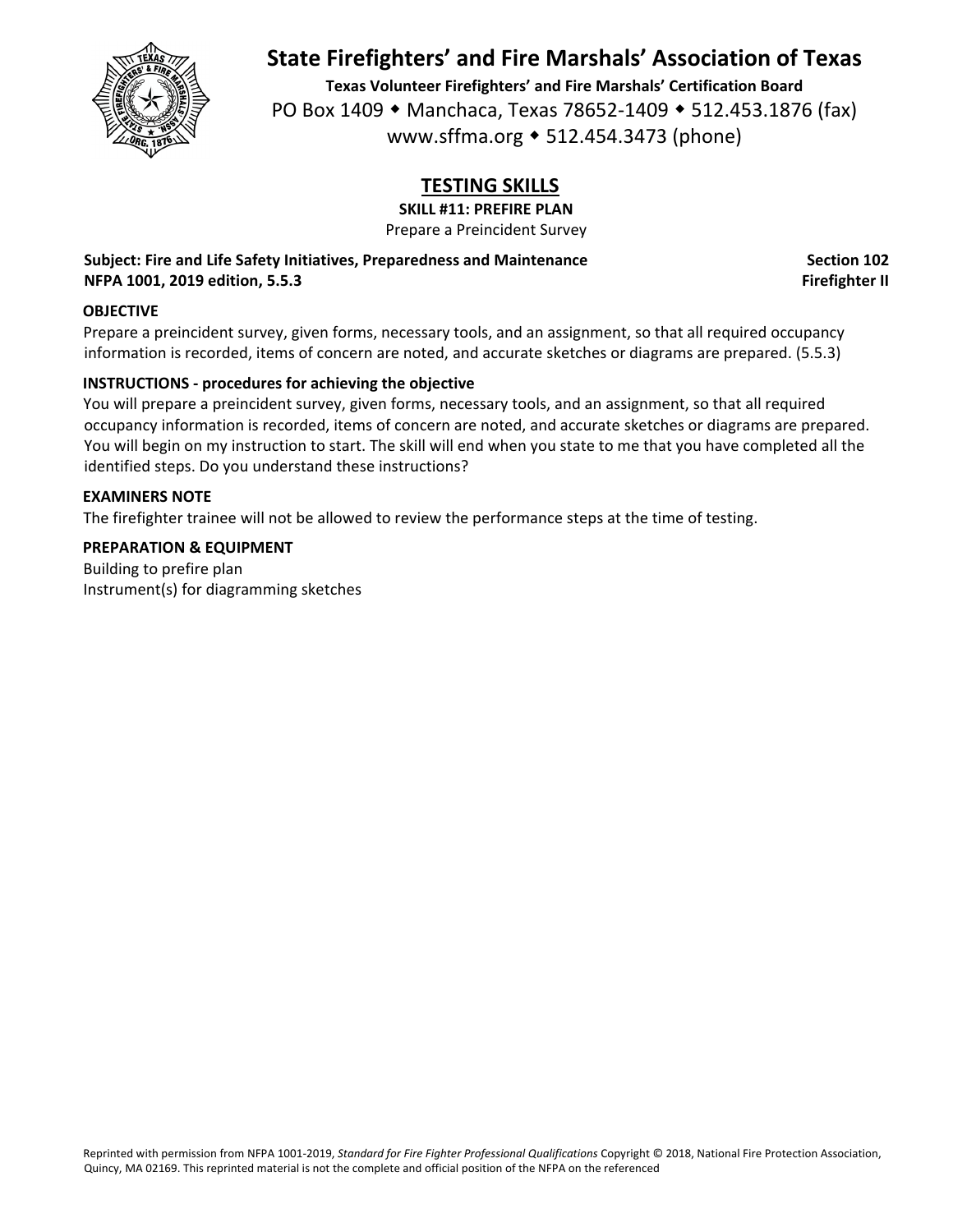

**Texas Volunteer Firefighters' and Fire Marshals' Certification Board** PO Box 1409 ◆ Manchaca, Texas 78652-1409 ◆ 512.453.1876 (fax) www.sffma.org 512.454.3473 (phone)

## **TESTING SKILLS**

**FF II SKILL #11: PREFIRE PLAN**

Prepare a Preincident Survey

| Prepare a preincident survey, given forms, necessary tools, and an assignment, so that all required occupancy |  |
|---------------------------------------------------------------------------------------------------------------|--|

|    | information is recorded, items of concern are noted, and accurate sketches or diagrams are prepared. (5.5.3) |                 |      |               |
|----|--------------------------------------------------------------------------------------------------------------|-----------------|------|---------------|
|    |                                                                                                              | <b>POSSIBLE</b> |      |               |
|    |                                                                                                              | <b>POINTS</b>   | TEST | <b>RETEST</b> |
| a. | Identifies the components of fire suppression and detection systems                                          |                 |      |               |
| b. | Diagrams the site, buildings, and special features                                                           |                 |      |               |
|    | Detects hazards and special considerations to include in the preincident                                     |                 |      |               |
|    | diagram                                                                                                      |                 |      |               |
| d. | Completes all related departmental forms                                                                     |                 |      |               |
|    | e. Performs skill in a safe and proficient manner, per AHJ                                                   |                 |      |               |
|    | TOTAL POINTS:                                                                                                |                 |      |               |

#### **Points needed to pass: 4**

**Evaluator/Candidate Comments**:

\_\_\_\_\_\_\_\_\_\_\_\_\_\_\_\_\_\_\_\_\_\_\_\_\_\_\_\_\_\_\_\_\_\_\_\_\_\_\_\_\_\_\_\_\_\_\_\_\_\_\_\_\_\_\_\_\_\_\_\_\_\_\_\_\_\_\_\_\_\_\_\_\_\_\_\_\_\_\_\_\_\_\_\_\_\_\_\_\_\_\_\_\_\_\_  Overall Skill Sheet Score **Certifying Examiner Date Date Pass Pass** Fail Fail **Fail**  Overall Skill Sheet Re‐Test Score Re-Test Certifying Examiner **Date Date Fail Pass** Fail Fail Fail

\_\_\_\_\_\_\_\_\_\_\_\_\_\_\_\_\_\_\_\_\_\_\_\_\_\_\_\_\_\_\_\_\_\_\_\_\_\_\_\_\_\_\_\_\_\_\_\_\_\_\_\_\_\_\_\_\_\_\_\_\_\_\_\_\_\_\_\_\_\_\_\_\_\_\_\_\_\_\_\_\_\_\_\_\_\_\_\_\_\_\_\_\_\_\_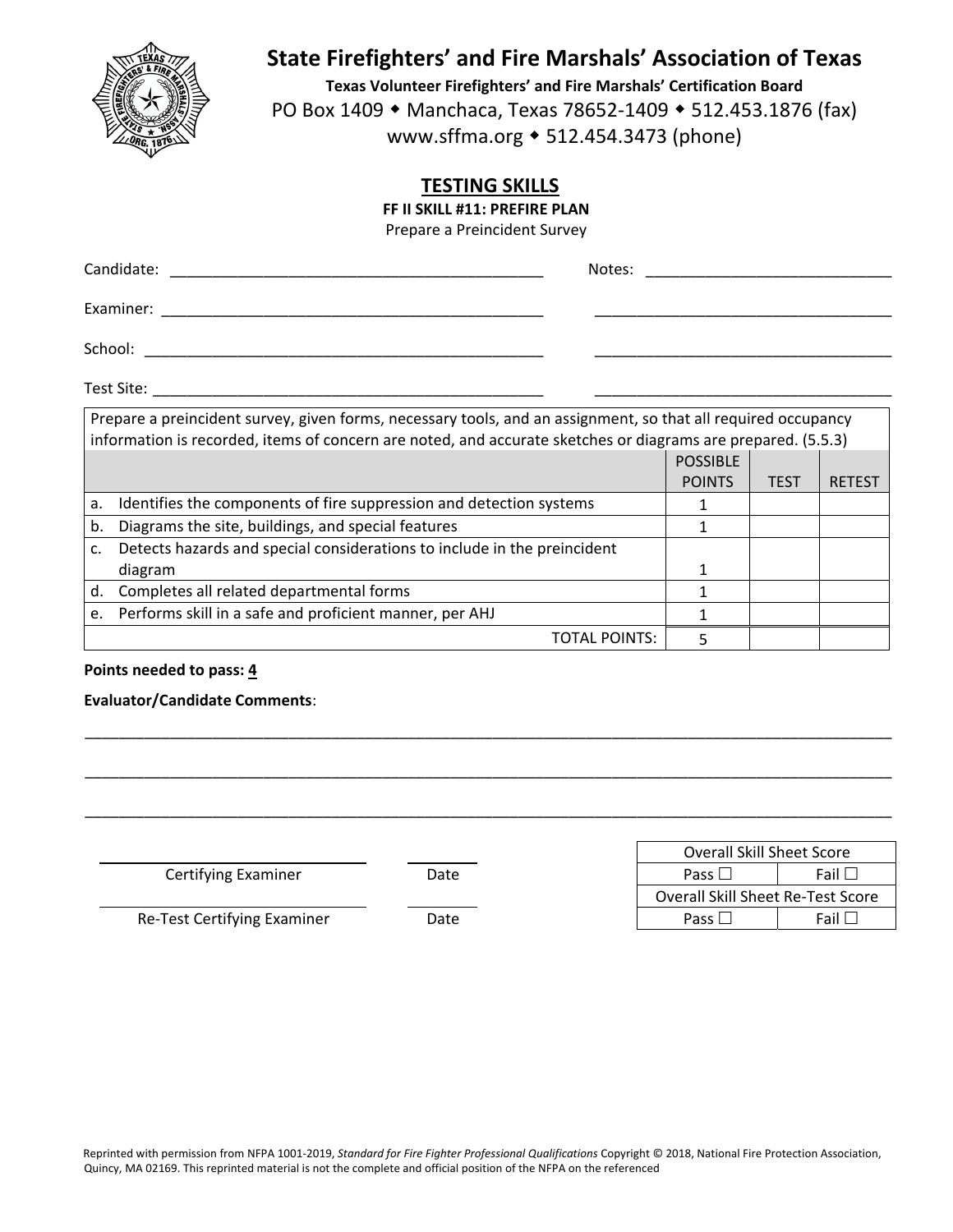

**Texas Volunteer Firefighters' and Fire Marshals' Certification Board** PO Box 1409 • Manchaca, Texas 78652-1409 • 512.453.1876 (fax) www.sffma.org 512.454.3473 (phone)

# **TESTING SKILLS**

**SKILL #12: RESCUE**

Prepare a Preincident Survey

**Subject: Rescue Operations Section 102 NFPA 1001, 2019 edition, 5.4.1 Firefighter II**

## **OBJECTIVE**

Extricate a victim entrapped in a motor vehicle as part of a team, given stabilization and extrication tools, so that the vehicle is stabilized, the victim disentangled without further injury, and hazards are managed. (5.4.1)

## **INSTRUCTIONS ‐ procedures for achieving the objective**

Operating as a team, you will demonstrate one of the following techniques for extricating a victim entrapped in a motor vehicle: vehicle stabilization, victim disentanglement or managing hazards. You will begin on my instruction to start. The skill will end when you state to me that you have completed all the identified steps. Do you understand these instructions?

#### **EXAMINERS NOTE**

If this skill is selected as a designated testing skill, one of the below options will be assigned:

- Vehicle stabilization
- Victim disentanglement
- Managing hazards

Only the portions of the steps appropriate to the designated extrication skill will be evaluated. NFPA 1001 A.5.4.1 In the context of this standard, the term *extricate* refers to those activities required to allow emergency medical personnel access to the victim, stabilization of the vehicle, the displacement or removal of vehicle components obstructing victim removal, and the protection of the victim and response personnel from

hazards associated with motor vehicle accidents and the use of hand and power tools on a motor vehicle.

The firefighter trainee will not be allowed to review the performance steps at the time of testing.

#### **PREPARATION & EQUIPMENT**

Cribbing and shoring materials Hydraulic devices Pneumatic devices Ratchet devices Vehicle for extrication evolution

The firefighter trainee shall accomplish the skill wearing "**FULL PROTECTIVE CLOTHING FOR STRUCTURAL** FIREFIGHTERS" to include helmet, gloves, coat, trousers, and boots. The trainee is not required to wear an SCBA or hood.

Note: If the AHJ has issued **NFPA 1951 compliant gloves or Protective Ensembles for Technical Rescue Incidents,** the gloves or the complete protective ensemble may be used to perform this skill.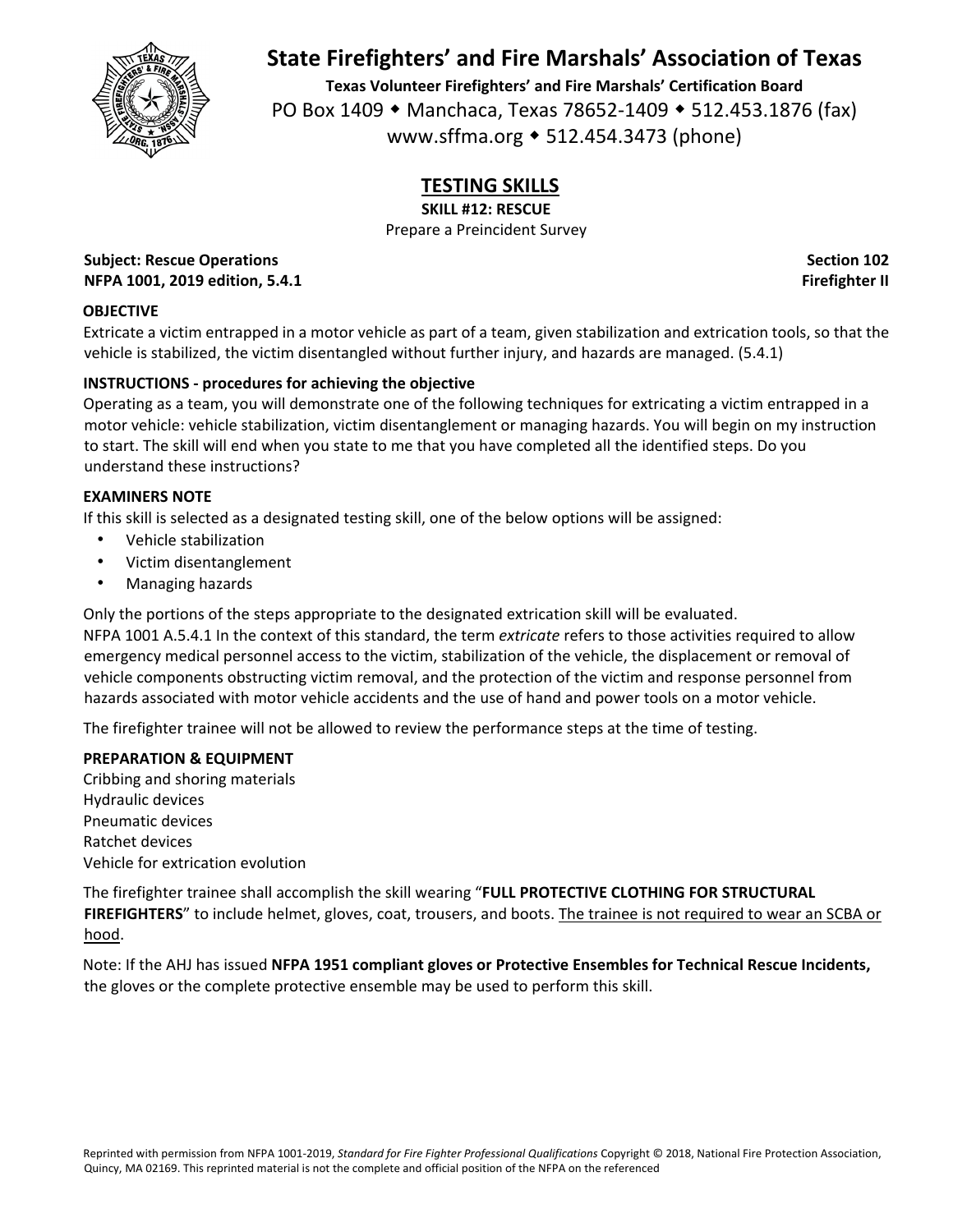

**Texas Volunteer Firefighters' and Fire Marshals' Certification Board** PO Box 1409 • Manchaca, Texas 78652-1409 • 512.453.1876 (fax) www.sffma.org 512.454.3473 (phone)

## **TESTING SKILLS**

**FF II SKILL #12: RESCUE**

Prepare a Preincident Survey

|                | Candidate:<br>Notes:                                                                                                                                                                                                                 |                                  |             |               |
|----------------|--------------------------------------------------------------------------------------------------------------------------------------------------------------------------------------------------------------------------------------|----------------------------------|-------------|---------------|
|                | Examiner:                                                                                                                                                                                                                            |                                  |             |               |
|                | School:                                                                                                                                                                                                                              |                                  |             |               |
|                | Test Site: The Contract of the Contract of the Contract of the Contract of the Contract of the Contract of the                                                                                                                       |                                  |             |               |
|                | Extricate a victim entrapped in a motor vehicle as part of a team, given stabilization and extrication tools, so<br>that the vehicle is stabilized, the victim disentangled without further injury, and hazards are managed. (5.4.1) |                                  |             |               |
|                |                                                                                                                                                                                                                                      | <b>POSSIBLE</b><br><b>POINTS</b> | <b>TEST</b> | <b>RETEST</b> |
| a.             | Sizes up scene and manages hazards, if required                                                                                                                                                                                      | 1.                               |             |               |
| b.             | Uses cribbing and shoring material, if required                                                                                                                                                                                      |                                  |             |               |
| $\mathsf{C}$ . | Chooses and applies appropriate techniques for moving or removing vehicle<br>roofs, doors, windshields, windows, steering wheels or columns, and the<br>dashboard, if required                                                       |                                  |             |               |
| <sub>d</sub>   | Operates hand and nower tools used for forsible entry and ressue as                                                                                                                                                                  |                                  |             |               |

| d. Operates hand and power tools used for forcible entry and rescue as |  |  |
|------------------------------------------------------------------------|--|--|
| designed, if required                                                  |  |  |
| e. Performs skill in a safe and proficient manner, per AHJ             |  |  |
| TOTAL POINTS:                                                          |  |  |
|                                                                        |  |  |

### **Points needed to pass: 4**

#### **Evaluator/Candidate Comments**:

|                             |      | <b>Overall Skill Sheet Score</b>  |                |
|-----------------------------|------|-----------------------------------|----------------|
| <b>Certifying Examiner</b>  | Date | Pass $\Box$                       | Fail $\square$ |
|                             |      | Overall Skill Sheet Re-Test Score |                |
| Re-Test Certifying Examiner | Date | Pass $\Box$                       | Fail $\Box$    |

\_\_\_\_\_\_\_\_\_\_\_\_\_\_\_\_\_\_\_\_\_\_\_\_\_\_\_\_\_\_\_\_\_\_\_\_\_\_\_\_\_\_\_\_\_\_\_\_\_\_\_\_\_\_\_\_\_\_\_\_\_\_\_\_\_\_\_\_\_\_\_\_\_\_\_\_\_\_\_\_\_\_\_\_\_\_\_\_\_\_\_\_\_\_\_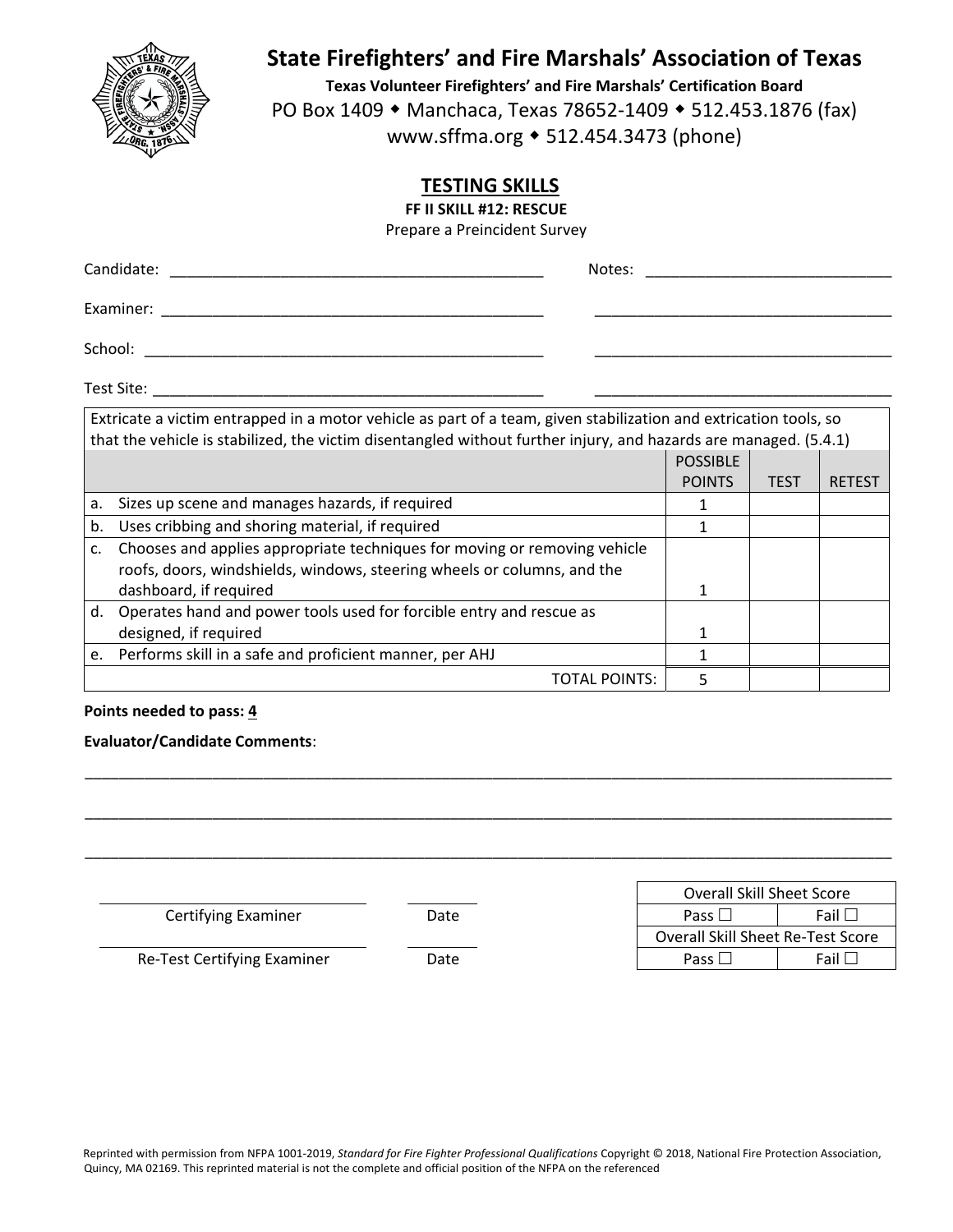

**Texas Volunteer Firefighters' and Fire Marshals' Certification Board** PO Box 1409 • Manchaca, Texas 78652-1409 • 512.453.1876 (fax) www.sffma.org 512.454.3473 (phone)

# **TESTING SKILLS**

**SKILL #13: RESCUE**

Assist Rescue Operation Teams

**Subject: Rescue Operations Section 102 NFPA 1001, 2019 edition, 5.4.2 Firefighter II**

## **OBJECTIVE**

Assist rescue operation teams, given standard operating procedures, necessary rescue equipment, and an assignment, so that procedures are followed, rescue items are recognized and retrieved in the time as prescribed by the AHJ, and the assignment is completed. (5.4.2)

## **INSTRUCTIONS ‐ procedures for achieving the objective**

You will assist a rescue operation team, following accepted standard operating procedures (SOP), necessary rescue equipment, and an assignment. You will begin on my instruction to start. The skill will end when you state to me that you have completed all the identified steps. Do you understand these instructions?

### **EXAMINERS NOTE**

The firefighter trainee will not be allowed to review the performance steps at the time of testing.

NFPA 1001, A.5.4.2 – The Fire Fighter II is not expected to be proficient in technical rescue skills. The Fire Fighter II should be able to help technical rescue teams in their efforts to safely manage structural collapses, trench collapses, cave and tunnel emergencies, water and ice emergencies, elevator, and escalator emergencies, energized electrical line emergencies, and industrial accidents.

## **PREPARATION & EQUIPMENT**

Department rescue SOPs or recognized safety practices of the AHJ Various rescue equipment used by AHJ Scenarios based on equipment and SOPs used by AHJ

The firefighter trainee shall accomplish the skill wearing the appropriate PPE for the type of rescue incident they are assisting with per the AHJ